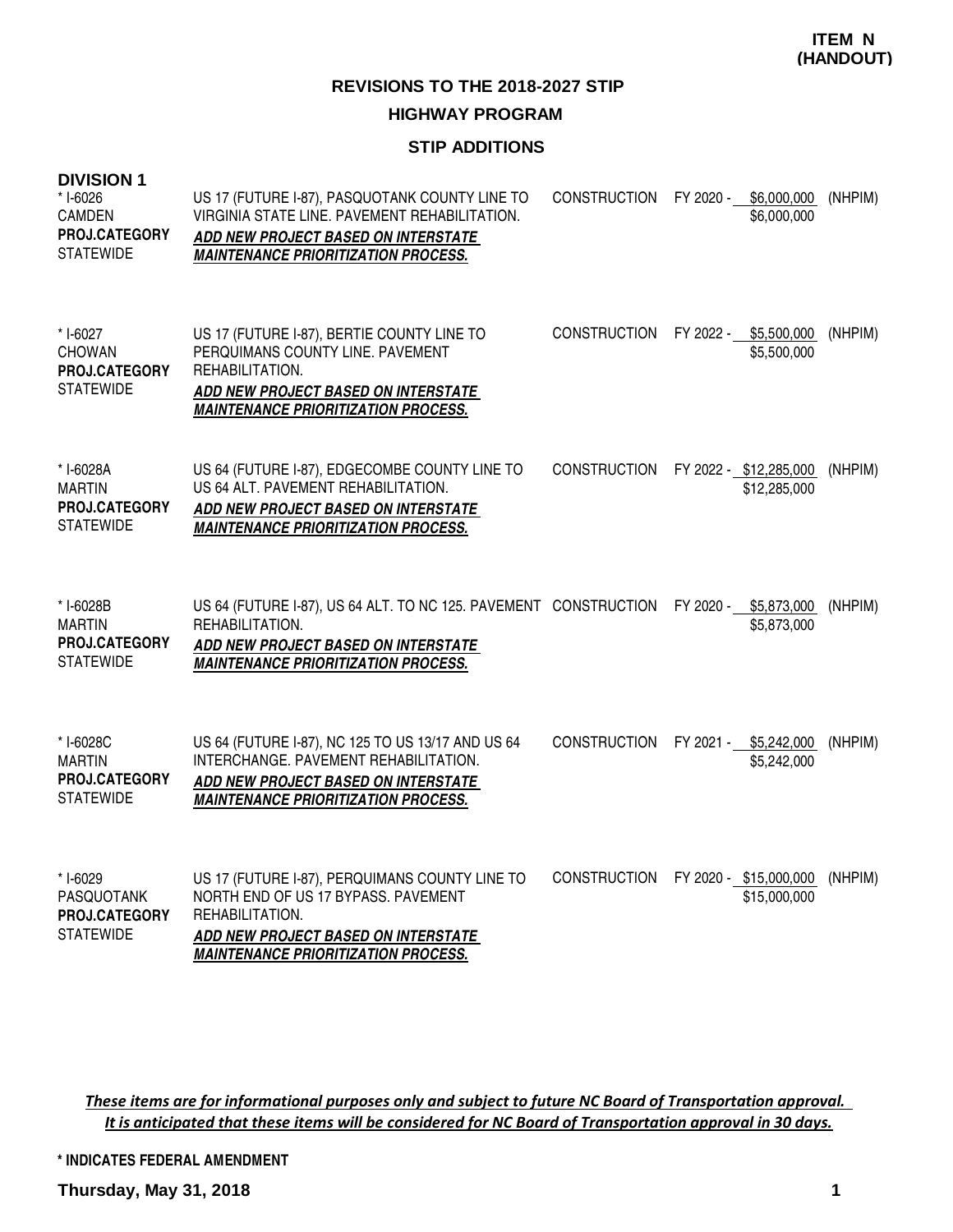#### **REVISIONS TO THE 2018-2027 STIP**

#### **HIGHWAY PROGRAM**

## **STIP ADDITIONS**

| ו וטוטויש<br>* I-6030<br><b>PERQUIMANS</b><br>PROJ.CATEGORY<br><b>STATEWIDE</b>        | US 17 (FUTURE I-87), SR 1101 (EAST BEAR SWAMP<br>ROAD) TO US 17 BUSINESS. PAVEMENT<br>REHABILITATION.<br>ADD NEW PROJECT BASED ON INTERSTATE<br><b>MAINTENANCE PRIORITIZATION PROCESS.</b>                                                               |                     | CONSTRUCTION FY 2022 - \$5,000,000<br>\$5,000,000 | (NHPIM) |
|----------------------------------------------------------------------------------------|----------------------------------------------------------------------------------------------------------------------------------------------------------------------------------------------------------------------------------------------------------|---------------------|---------------------------------------------------|---------|
| <b>DIVISION 2</b><br>I-6032<br><b>GREENE</b><br>PROJ.CATEGORY<br><b>STATEWIDE</b>      | US 264 (FUTURE I-587), PITT COUNTY LINE TO WILSON CONSTRUCTION FY 2019 - \$6,000,000<br>COUNTY LINE. PAVEMENT REHABILITATION.<br>ADD NEW PROJECT BASED ON INTERSTATE<br><b>MAINTENANCE PRIORITIZATION PROCESS.</b>                                       |                     | \$6,000,000                                       | (NHPIM) |
| * I-6034<br><b>LENOIR</b><br>PROJ.CATEGORY<br><b>STATEWIDE</b>                         | US 70 (FUTURE 1-42), BEAR CREEK BRIDGE TO SR 1690 CONSTRUCTION<br>(WILLIE MEASLEY RD). PAVEMENT REHABILITATION.<br><b>ADD NEW PROJECT BASED ON INTERSTATE</b><br><b>MAINTENANCE PRIORITIZATION PROCESS.</b>                                              |                     | FY 2019 -<br>\$2,000,000<br>\$2,000,000           | (NHPIM) |
| * I-6035<br><b>PITT</b><br><b>PROJ.CATEGORY</b><br><b>STATEWIDE</b>                    | US 264/US 258 (FUTURE I-587), GREENE COUNTY LINE<br>TO SR 1467 (STANTONSBURG ROAD) INTERCHANGE<br>(GREENVILLE SOUTHWEST BYPASS). PAVEMENT<br>REHABILITATION.<br><b>ADD NEW PROJECT BASED ON INTERSTATE</b><br><b>MAINTENANCE PRIORITIZATION PROCESS.</b> | <b>CONSTRUCTION</b> | FY 2019 - \$18,500,000<br>\$18,500,000            | (NHPIM) |
| <b>DIVISION 3</b><br>* I-6036<br><b>BRUNSWICK</b><br>PROJ.CATEGORY<br><b>STATEWIDE</b> | I-140, US 17 TO NORTH OF US 74. PAVEMENT<br>REHABILITATION.<br>ADD NEW PROJECT BASED ON INTERSTATE<br><b>MAINTENANCE PRIORITIZATION PROCESS.</b>                                                                                                         | <b>CONSTRUCTION</b> | FY 2019 - \$1,400,000<br>\$1,400,000              | (NHPIM) |
| * I-6037<br><b>NEW HANOVER</b><br><b>PROJ.CATEGORY</b><br><b>STATEWIDE</b>             | I-140, US 421 TO I-40. PAVEMENT AND BRIDGE<br>REHABILITATION.<br><b>ADD NEW PROJECT BASED ON INTERSTATE</b><br><b>MAINTENANCE PRIORITIZATION PROCESS.</b>                                                                                                | <b>CONSTRUCTION</b> | FY 2026 - \$10,385,000<br>\$10,385,000            | (NHPIM) |

These items are for informational purposes only and subject to future NC Board of Transportation approval. It is anticipated that these items will be considered for NC Board of Transportation approval in 30 days.

**\* INDICATES FEDERAL AMENDMENT**

**Thursday, May 31, 2018 2**

**DIVISION 1**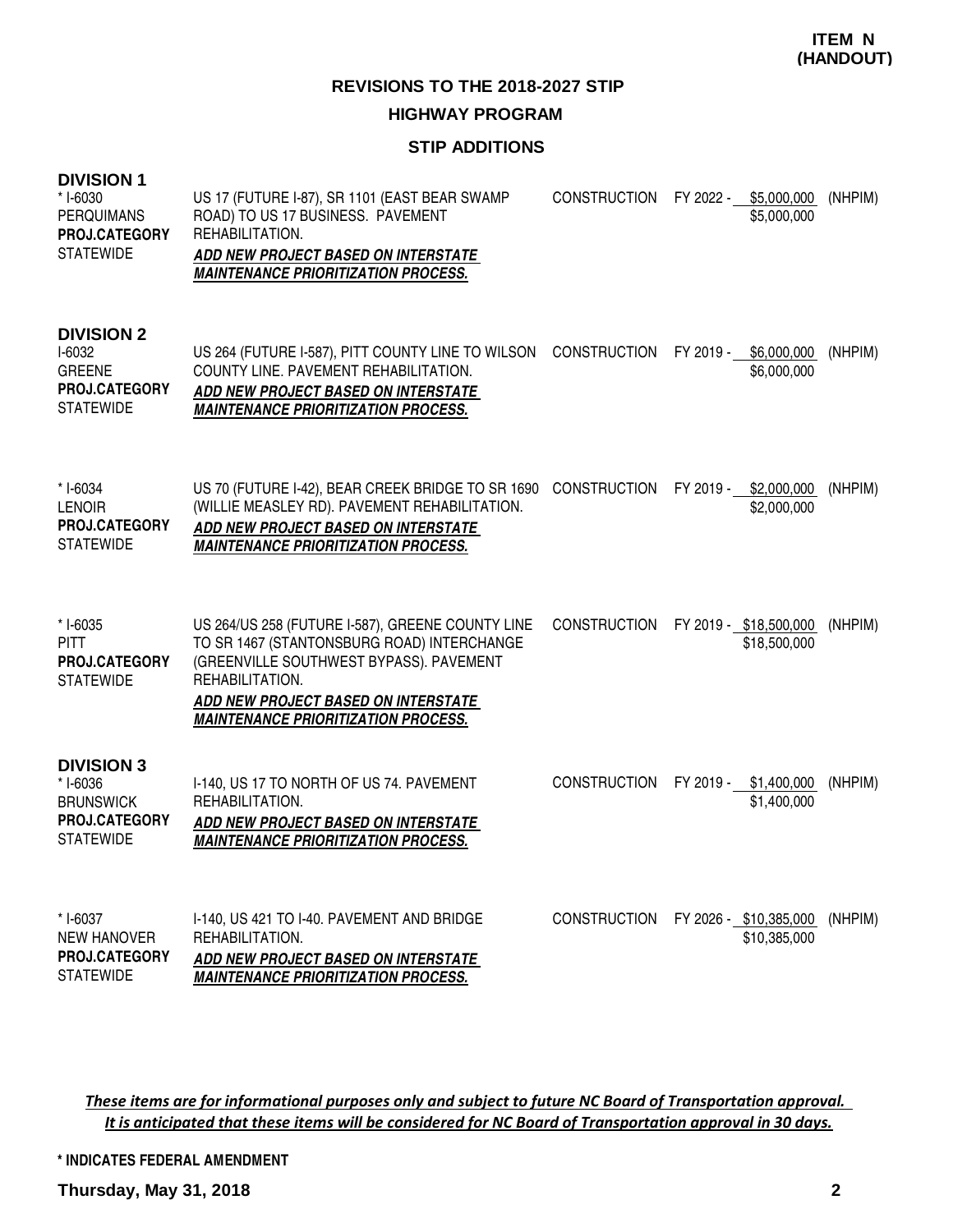#### **STIP ADDITIONS**

# **DIVISION 3**

| <b>DIVISION 3</b><br>* I-6038<br><b>BRUNSWICK</b><br><b>NEW HANOVER</b><br><b>PROJ.CATEGORY</b><br><b>STATEWIDE</b> | I-140, US 421 TO US 74/76. PAVEMENT REHABILITATION CONSTRUCTION<br>ADD NEW PROJECT BASED ON INTERSTATE<br><b>MAINTENANCE PRIORITIZATION PROCESS.</b>                               |                     | FY 2026 - \$4,000,000<br>\$4,000,000    | (NHPIM) |
|---------------------------------------------------------------------------------------------------------------------|------------------------------------------------------------------------------------------------------------------------------------------------------------------------------------|---------------------|-----------------------------------------|---------|
| * I-6039<br><b>NEW HANOVER</b><br><b>PENDER</b><br><b>PROJ.CATEGORY</b><br><b>STATEWIDE</b>                         | I-40, MILEMARKER 420 TO NC 210 (MILEMARKER 408).<br>PAVEMENT REHABILITATION.<br>ADD NEW PROJECT BASED ON INTERSTATE<br><b>MAINTENANCE PRIORITIZATION PROCESS.</b>                  | <b>CONSTRUCTION</b> | FY 2022 - \$10,539,000<br>\$10,539,000  | (NHPIM) |
| * I-6040<br><b>PENDER</b><br><b>PROJ.CATEGORY</b><br><b>STATEWIDE</b>                                               | I-40, EAST OF US 117 (MILEMARKER 393) TO NC 210<br>(MILEMARKER 408). PAVEMENT REHABILITATION.<br>ADD NEW PROJECT BASED ON INTERSTATE<br><b>MAINTENANCE PRIORITIZATION PROCESS.</b> | <b>CONSTRUCTION</b> | FY 2024 - \$11,200,000<br>\$11,200,000  | (NHPIM) |
| <b>DIVISION 4</b><br>$* I-6041$<br><b>EDGECOMBE</b><br>PROJ.CATEGORY<br><b>STATEWIDE</b>                            | US 64 (FUTURE I-87), SR 1225 (KINGSBORO ROAD) TO<br>NC 33. PAVEMENT REHABILITATION.<br>ADD NEW PROJECT BASED ON INTERSTATE<br><b>MAINTENANCE PRIORITIZATION PROCESS.</b>           | <b>CONSTRUCTION</b> | FY 2020 -<br>\$8,391,000<br>\$8,391,000 | (NHPIM) |
| $*$ I-6042<br><b>EDGECOMBE</b><br>PROJ.CATEGORY<br><b>STATEWIDE</b>                                                 | US 64 (FUTURE I-87), NC 33 TO MARTIN COUNTY LINE.<br>PAVEMENT REHABILITATION.<br>ADD NEW PROJECT BASED ON INTERSTATE<br><b>MAINTENANCE PRIORITIZATION PROCESS.</b>                 | <b>CONSTRUCTION</b> | FY 2022 -<br>\$7,895,000<br>\$7,895,000 | (NHPIM) |

These items are for informational purposes only and subject to future NC Board of Transportation approval. It is anticipated that these items will be considered for NC Board of Transportation approval in 30 days.

**\* INDICATES FEDERAL AMENDMENT**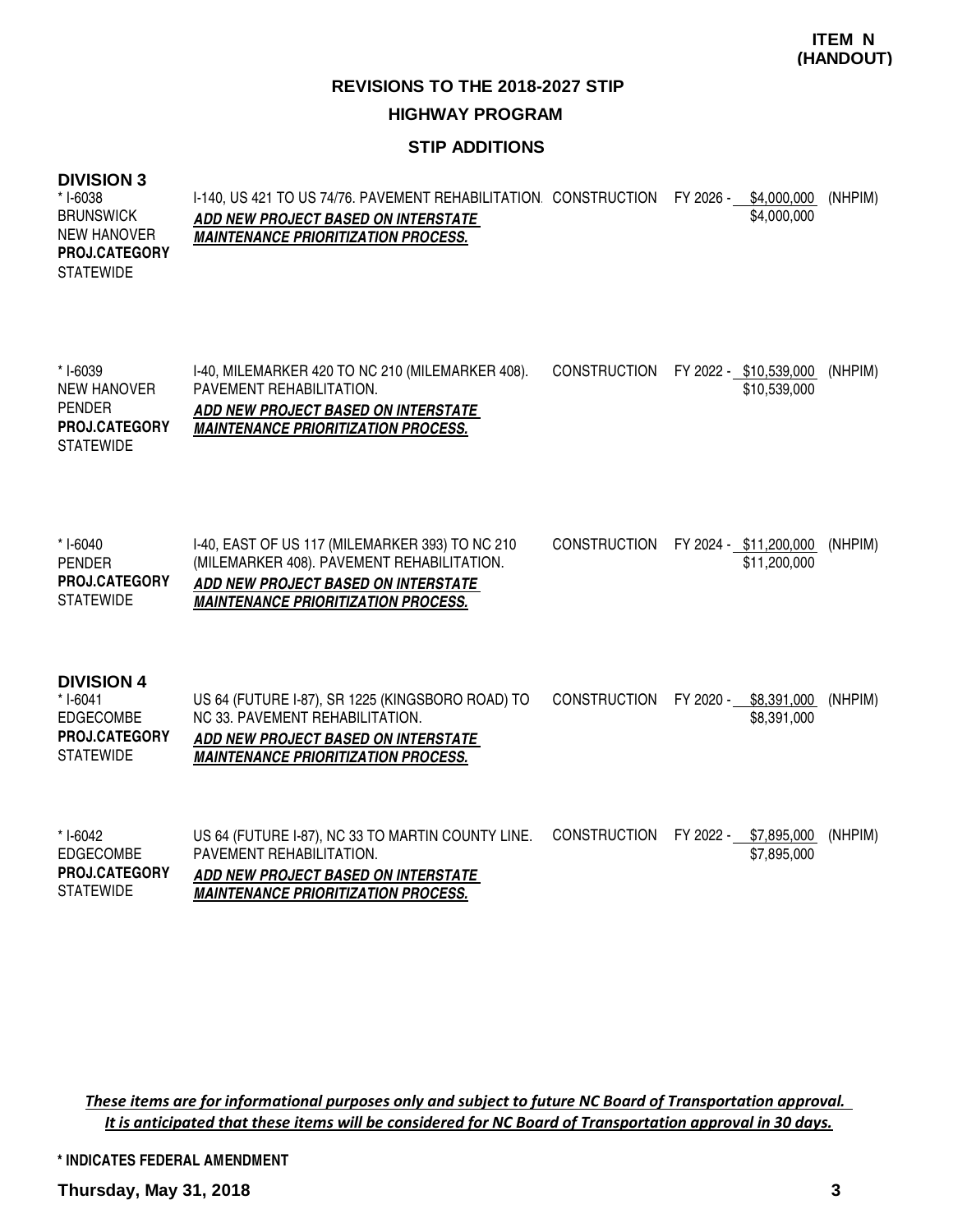# **HIGHWAY PROGRAM**

# **STIP ADDITIONS**

| <b>DIVISION 4</b><br>* I-6043<br><b>JOHNSTON</b><br>PROJ.CATEGORY<br><b>STATEWIDE</b> | I-95, HARNETT COUNTY LINE (MILEMARKER 78) TO SR<br>1927 (PINE LEVEL-SELMA ROAD - MILEMARKER 98).<br>UPGRADE GUARDRAIL AND MEDIAN DRAINAGE.<br>ADD NEW PROJECT BASED ON INTERSTATE<br><b>MAINTENANCE PRIORITIZATION PROCESS.</b> | <b>CONSTRUCTION</b> | FY 2018 - \$12,200,000<br>\$12,200,000 | (NHPIM) |
|---------------------------------------------------------------------------------------|---------------------------------------------------------------------------------------------------------------------------------------------------------------------------------------------------------------------------------|---------------------|----------------------------------------|---------|
| * I-6044<br><b>JOHNSTON</b><br><b>PROJ.CATEGORY</b><br><b>STATEWIDE</b>               | US 70 (FUTURE I-42), SR 1003 (BUFFALO ROAD) TO<br>WAYNE COUNTY LINE. PAVEMENT REHABILITATION.<br>ADD NEW PROJECT BASED ON INTERSTATE<br><b>MAINTENANCE PRIORITIZATION PROCESS.</b>                                              | <b>CONSTRUCTION</b> | FY 2019 - \$10,311,000<br>\$10,311,000 | (NHPIM) |
| $* I - 6045$<br><b>NASH</b><br><b>PROJ.CATEGORY</b><br><b>STATEWIDE</b>               | US 64 (FUTURE I-87), SR 1306 (SOUTH OLD FRANKLIN<br>ROAD) TO I-95. PAVEMENT REHABILITATION.<br>ADD NEW PROJECT BASED ON INTERSTATE<br><b>MAINTENANCE PRIORITIZATION PROCESS.</b>                                                | <b>CONSTRUCTION</b> | FY 2019 - \$10,934,000<br>\$10,934,000 | (NHPIM) |
| * I-6046<br>EDGECOMBE<br><b>NASH</b><br>PROJ.CATEGORY<br><b>STATEWIDE</b>             | US 64 (FUTURE I-87), I-95 TO SR 1225 (KINGSBORO<br>ROAD). PAVEMENT REHABILITATION.<br>ADD NEW PROJECT BASED ON INTERSTATE<br><b>MAINTENANCE PRIORITIZATION PROCESS.</b>                                                         | <b>CONSTRUCTION</b> | FY 2020 - \$14,250,000<br>\$14,250,000 | (NHPIM) |
| * I-6047<br><b>WAYNE</b><br>PROJ.CATEGORY<br><b>STATEWIDE</b>                         | I-795, WILSON COUNTY LINE TO SR 2075 (ASH<br>STREET). UPGRADE GUARDRAIL, SHOULDER AND<br><b>MEDIAN REPAIRS.</b><br>ADD NEW PROJECT BASED ON INTERSTATE<br><b>MAINTENANCE PRIORITIZATION PROCESS.</b>                            | <b>CONSTRUCTION</b> | FY 2018 - \$9,300,000<br>\$9,300,000   | (NHPIM) |
| * I-6048<br>WAYNE<br><b>PROJ.CATEGORY</b><br><b>STATEWIDE</b>                         | US 117 (I-795 FUTURE), US 70 TO DUPLIN COUNTY<br>LINE, PAVEMENT AND BRIDGE REHABILITATION.<br>ADD NEW PROJECT BASED ON INTERSTATE<br><b>MAINTENANCE PRIORITIZATION PROCESS.</b>                                                 | <b>CONSTRUCTION</b> | FY 2020 - \$11,788,000<br>\$11,788,000 | (NHPIM) |

These items are for informational purposes only and subject to future NC Board of Transportation approval. It is anticipated that these items will be considered for NC Board of Transportation approval in 30 days.

**\* INDICATES FEDERAL AMENDMENT**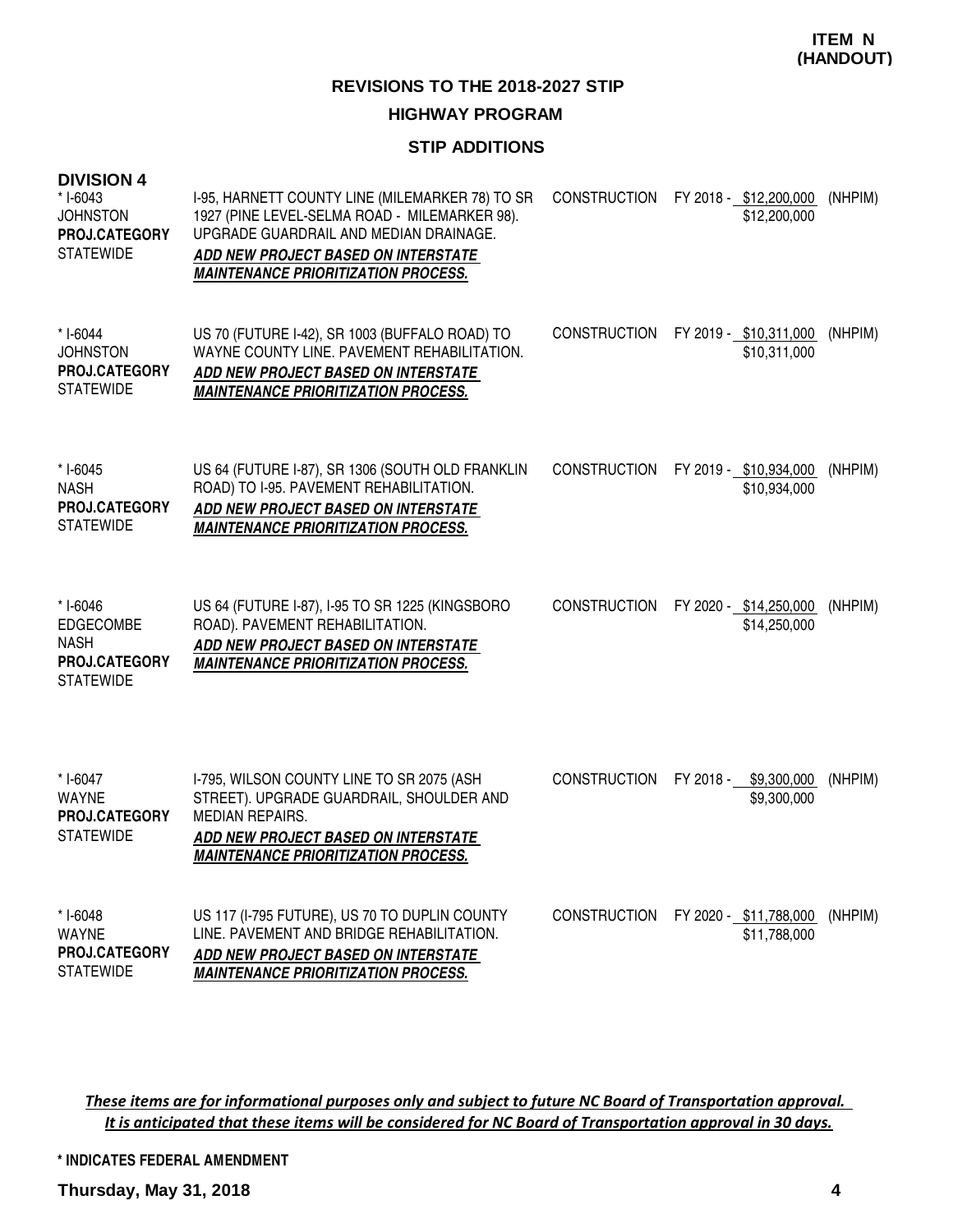**REVISIONS TO THE 2018-2027 STIP HIGHWAY PROGRAM**

## **STIP ADDITIONS**

| <b>DIVISION 5</b><br>* I-5993<br><b>DURHAM</b><br><b>PROJ.CATEGORY</b><br><b>STATEWIDE</b> | I-40, US 15 / US 501 TO EAST OF NC 147. PAVEMENT<br>REHABILITATION.<br><b>ADD NEW PROJECT BASED ON INTERSTATE</b><br><b>MAINTENANCE PRIORITIZATION PROCESS.</b>                                          | <b>CONSTRUCTION</b> | FY 2020 - \$4,900,000  | \$4,900,000                | (NHPIM) |
|--------------------------------------------------------------------------------------------|----------------------------------------------------------------------------------------------------------------------------------------------------------------------------------------------------------|---------------------|------------------------|----------------------------|---------|
| * I-5994<br><b>DURHAM</b><br><b>PROJ.CATEGORY</b><br><b>STATEWIDE</b>                      | I-40, US 15 / US 501 TO EAST OF NC 147. BRIDGE<br>REHABILITATION - MULTIPLE STRUCTURES.<br>ADD NEW PROJECT BASED ON INTERSTATE<br><b>MAINTENANCE PRIORITIZATION PROCESS.</b>                             | <b>CONSTRUCTION</b> | FY 2019 -              | \$6,652,000<br>\$6,652,000 | (NHPIM) |
| * I-5995<br><b>DURHAM</b><br><b>WAKE</b><br><b>PROJ.CATEGORY</b><br><b>STATEWIDE</b>       | I-40, EAST OF NC 147 TO SR 3015 (AIRPORT<br>BOULEVARD). PAVEMENT REHABILITATION.<br>ADD NEW PROJECT BASED ON INTERSTATE<br><b>MAINTENANCE PRIORITIZATION PROCESS.</b>                                    | <b>CONSTRUCTION</b> | FY 2019 - \$5,272,000  | \$5,272,000                | (NHPIM) |
| * I-5996<br><b>WAKE</b><br><b>PROJ.CATEGORY</b><br><b>STATEWIDE</b>                        | I-40, SR 1002 (AVIATION PARKWAY) IN CARY TO SR<br>1728 (WADE AVENUE) IN RALEIGH. PAVEMENT<br>REHABILITATION.<br><b>ADD NEW PROJECT BASED ON INTERSTATE</b><br><b>MAINTENANCE PRIORITIZATION PROCESS.</b> | <b>CONSTRUCTION</b> | FY 2023 - \$6,180,000  | \$6,180,000                | (NHPIM) |
| * I-5997<br><b>WAKE</b><br><b>PROJ.CATEGORY</b><br><b>STATEWIDE</b>                        | I-440 / US 1, SR 1728 (WADE AVENUE) TO SR 2000<br>(WAKE FOREST ROAD) IN RALEIGH. PAVEMENT<br>REHABILITATION.<br><b>ADD NEW PROJECT BASED ON INTERSTATE</b><br><b>MAINTENANCE PRIORITIZATION PROCESS.</b> | <b>CONSTRUCTION</b> | FY 2021 - \$11,122,000 | \$11,122,000               | (NHPIM) |
| * I-5998<br><b>DURHAM</b><br><b>WAKE</b><br><b>PROJ.CATEGORY</b>                           | I-540, I-40 IN DURHAM TO US 70 IN RALEIGH.<br>PAVEMENT REHABILITATION.<br>ADD NEW PROJECT BASED ON INTERSTATE<br><b>MAINTENANCE PRIORITIZATION PROCESS.</b>                                              | <b>CONSTRUCTION</b> | FY 2023 - \$3,800,000  | \$3,800,000                | (NHPIM) |

These items are for informational purposes only and subject to future NC Board of Transportation approval. It is anticipated that these items will be considered for NC Board of Transportation approval in 30 days.

**\* INDICATES FEDERAL AMENDMENT**

**Thursday, May 31, 2018 5**

**STATEWIDE**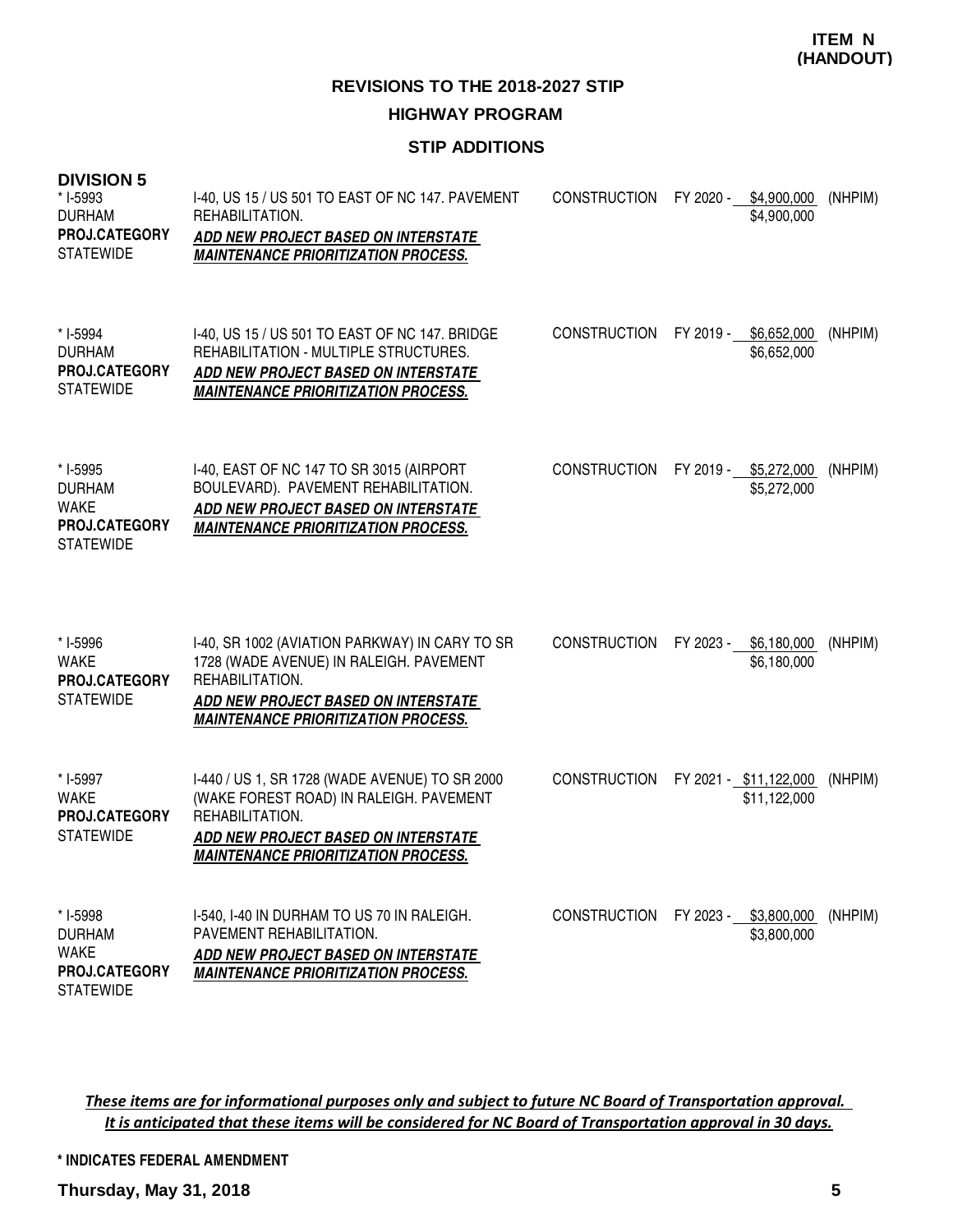**REVISIONS TO THE 2018-2027 STIP HIGHWAY PROGRAM**

#### **STIP ADDITIONS**

| <b>DIVISION 5</b><br>* I-5999<br><b>WAKE</b><br><b>PROJ.CATEGORY</b><br><b>STATEWIDE</b> | I-540, US 70 (GLENWOOD AVENUE) TO US 1 IN<br>RALEIGH. PAVEMENT REHABILITATION.<br>ADD NEW PROJECT BASED ON INTERSTATE<br><b>MAINTENANCE PRIORITIZATION PROCESS.</b>                                      | <b>CONSTRUCTION</b>                                       |                                                                            | FY 2023 - \$10,400,000<br>\$10,400,000                                                            | (NHPIM)                                               |
|------------------------------------------------------------------------------------------|----------------------------------------------------------------------------------------------------------------------------------------------------------------------------------------------------------|-----------------------------------------------------------|----------------------------------------------------------------------------|---------------------------------------------------------------------------------------------------|-------------------------------------------------------|
| * I-6000<br><b>DURHAM</b><br>WAKE<br>PROJ.CATEGORY<br><b>STATEWIDE</b>                   | I-540, I-40 IN DURHAM TO US 1 IN RALEIGH. BRIDGE<br>PRESERVATION / REHABILITATION.<br>ADD NEW PROJECT BASED ON INTERSTATE<br><b>MAINTENANCE PRIORITIZATION PROCESS.</b>                                  | <b>CONSTRUCTION</b>                                       |                                                                            | FY 2022 - \$4,541,000<br>\$4,541,000                                                              | (NHPIM)                                               |
| * I-6001<br><b>FRANKLIN</b><br><b>WAKE</b><br><b>PROJ.CATEGORY</b><br><b>STATEWIDE</b>   | I-87 / FUTURE I-87 / US 64 / US 264, I-540 IN<br>KNIGHTDALE TO NASH COUNTY LINE. PAVEMENT<br>REHABILITATION.<br><b>ADD NEW PROJECT BASED ON INTERSTATE</b><br><b>MAINTENANCE PRIORITIZATION PROCESS.</b> | CONSTRUCTION                                              |                                                                            | FY 2024 - \$14,000,000<br>\$14,000,000                                                            | (NHPIM)                                               |
| <b>DIVISION 9</b><br>* I-6003<br><b>DAVIE</b><br>PROJ.CATEGORY<br><b>STATEWIDE</b>       | I-40, SR 1436 (PINEBROOK SCHOOL ROAD) TO WEST<br>OF NC 801. PAVEMENT REHABILITATION.<br>ADD NEW PROJECT BASED ON INTERSTATE<br><b>MAINTENANCE PRIORITIZATION PROCESS</b>                                 | <b>CONSTRUCTION</b>                                       |                                                                            | FY 2023 - \$2,900,000<br>\$2,900,000                                                              | (NHPIM)                                               |
| <b>DIVISION 10</b><br>* U-6105<br><b>MECKLENBURG</b><br>PROJ.CATEGORY<br><b>DIVISION</b> | SR 2415 (BAILEY ROAD), POOLE PLACE DRIVE TO US<br>21 (STATESVILLE ROAD). CONSTRUCT ROADWAY ON<br>NEW LOCATION.<br>PROJECT ADDED AT REQUEST OF MPO.                                                       | <b>ENGINEERING</b><br>RIGHT-OF-WAY<br><b>CONSTRUCTION</b> | FY 2019 -<br>FY 2019 -<br>FY 2020 -<br>FY 2020 -<br>FY 2021 -<br>FY 2021 - | \$245,000<br>\$245,000<br>\$1,032,000<br>\$1,032,000<br>\$2,244,000<br>\$2,388,000<br>\$7,186,000 | (STBGDA)<br>(L)<br>(STBGDA)<br>(L)<br>(STBGDA)<br>(L) |

These items are for informational purposes only and subject to future NC Board of Transportation approval. It is anticipated that these items will be considered for NC Board of Transportation approval in 30 days.

**\* INDICATES FEDERAL AMENDMENT**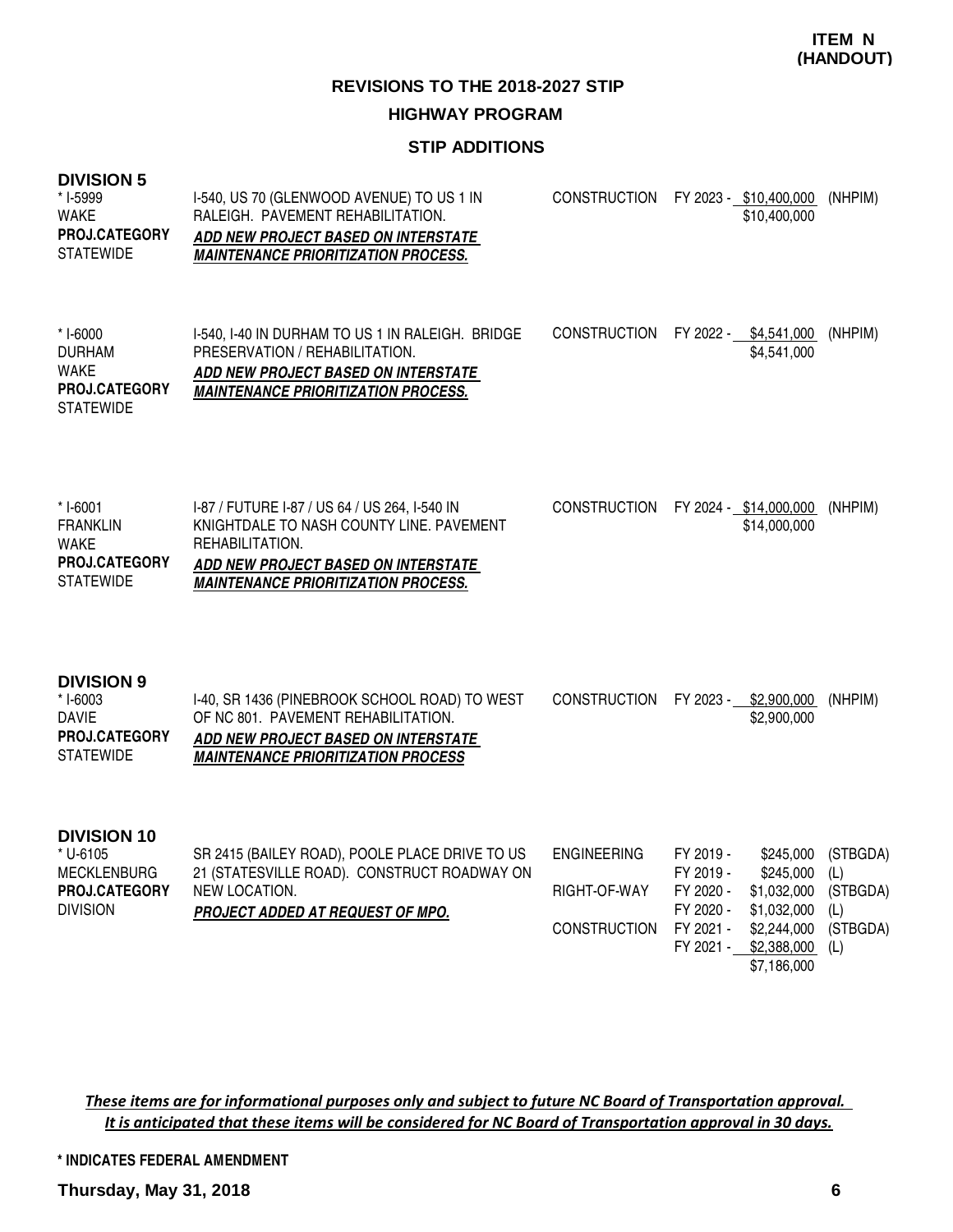**REVISIONS TO THE 2018-2027 STIP**

# **HIGHWAY PROGRAM**

## **STIP ADDITIONS**

| <b>DIVISION 10</b><br>* U-6106<br><b>MECKLENBURG</b><br>PROJ.CATEGORY<br><b>DIVISION</b> | SR 2136 (GILEAD ROAD), SR 2120 (MCCOY ROAD) TO<br>WYNFIELD CREEK PARKWAY. WIDEN ROADWAY TO 4-<br>LANES DIVIDED.<br><b>PROJECT ADDED AT REQUEST OF MPO.</b> | <b>CONSTRUCTION</b> | FY 2020 -<br>FY 2020 -              | \$3,100,000<br>\$1,930,000<br>\$5,030,000            | (STBGDA)<br>(L)            |
|------------------------------------------------------------------------------------------|------------------------------------------------------------------------------------------------------------------------------------------------------------|---------------------|-------------------------------------|------------------------------------------------------|----------------------------|
| <b>DIVISION 12</b><br>* EB-5935<br><b>CATAWBA</b><br>PROJ.CATEGORY<br><b>DIVISION</b>    | CLAREMONT, CONSTRUCT SIDEWALK ALONG<br>CENTENNIAL BOULEVARD FROM NORTH LOOKOUT<br>STREET TO MAIN STREET - (PHASE II).<br>PROJECT ADDED AT REQUEST OF MPO.  | <b>CONSTRUCTION</b> | FY 2019 -<br>FY 2019 -              | \$480,000<br>\$120,000<br>\$600,000                  | (STBGDA)<br>(L)            |
| * EB-5936<br>CATAWBA<br><b>PROJ.CATEGORY</b><br><b>DIVISION</b>                          | CONOVER, 5 POINTS PEDESTRIAN/TRAFFIC SIGNAL<br>UPGRADE IN DOWNTOWN CONOVER<br>PROJECT ADDED AT REQUEST OF MPO.                                             | <b>CONSTRUCTION</b> | FY 2019 -<br>FY 2019 -              | \$792,000<br>\$198,000<br>\$990,000                  | (STBGDA)<br>(L)            |
| * EB-5937<br><b>CATAWBA</b><br><b>PROJ.CATEGORY</b><br><b>DIVISION</b>                   | HICKORY, BOOK WALK. CONSTRUCT MULTI-USE PATH CONSTRUCTION<br>FROM CITY WALK TO RIDGEVIEW LIBRARY.<br>PROJECT ADDED AT REQUEST OF MPO.                      |                     | FY 2019 -                           | \$2,000,000<br>FY 2019 - \$500,000<br>\$2,500,000    | (STBGDA)<br>(L)            |
| * EB-5938<br><b>CATAWBA</b><br>PROJ.CATEGORY<br><b>DIVISION</b>                          | HICKORY, BOOK WALK SOUTH. CONSTRUCT MULTI-<br>USE PATH FROM RIDGEVIEW LIBRARY TO WALMART.<br><b>PROJECT ADDED AT REQUEST OF MPO.</b>                       | <b>CONSTRUCTION</b> | FY 2019 -<br>FY 2019 -<br>FY 2019 - | \$2,400,000<br>\$800,000<br>\$800,000<br>\$4,000,000 | (STBGDA)<br>(TAPDA)<br>(L) |
| * EB-5940<br><b>CATAWBA</b><br>PROJ.CATEGORY<br><b>DIVISION</b>                          | NEWTON, CONSTRUCT BIKE LANE IMPROVEMENTS,<br>SIDEWALK, AND ADA IMPROVEMENTS ALONG A<br>STREET.<br>PROJECT ADDED AT REQUEST OF MPO.                         | <b>CONSTRUCTION</b> | FY 2019 -<br>FY 2019 -              | \$1,131,000<br>\$300,000<br>\$1,431,000              | (STBGDA)<br>(L)            |

These items are for informational purposes only and subject to future NC Board of Transportation approval. It is anticipated that these items will be considered for NC Board of Transportation approval in 30 days.

**\* INDICATES FEDERAL AMENDMENT**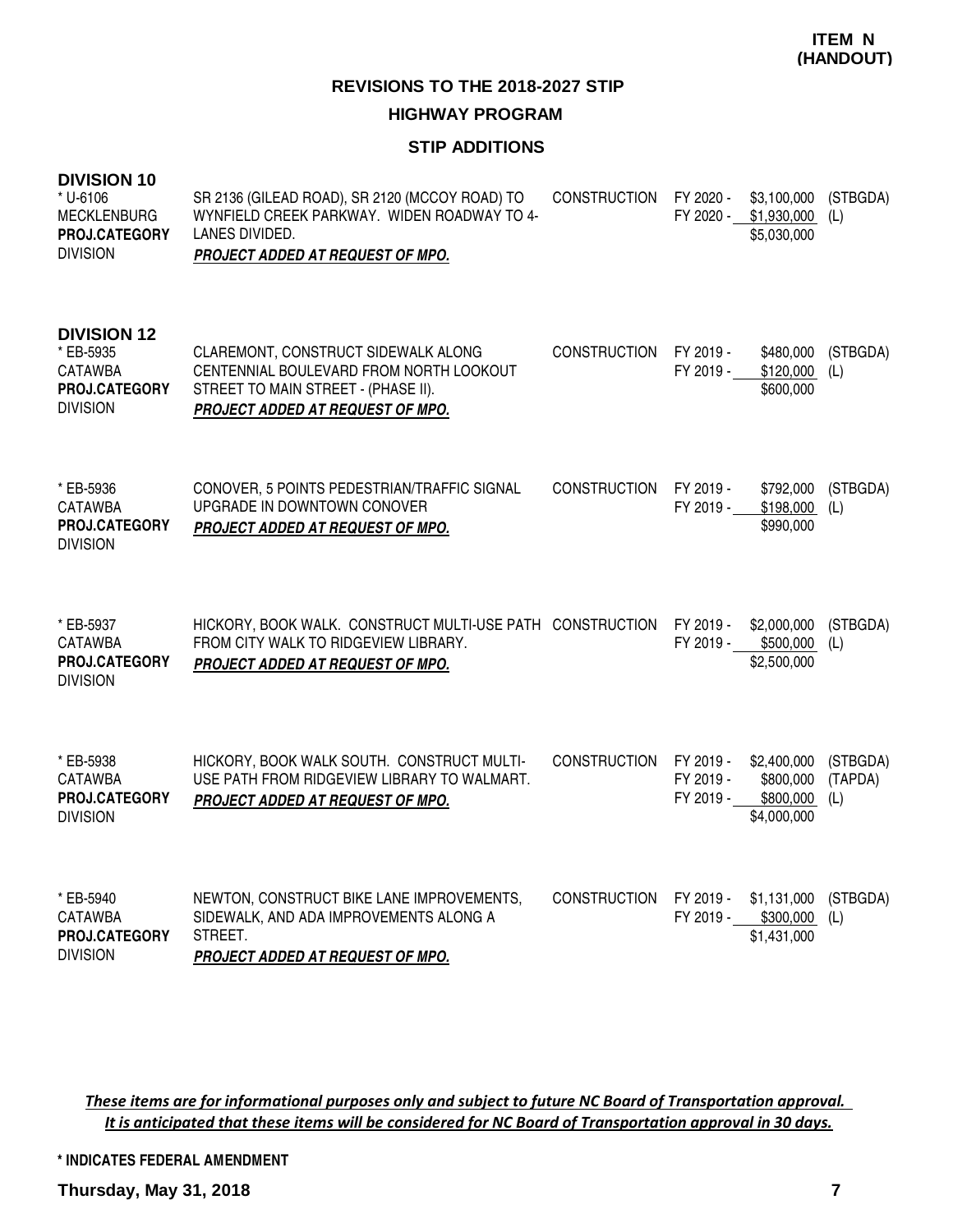# **STIP ADDITIONS**

#### **DIVISION 13**

| * EB-5934            | BURKE COUNTY, CONSTRUCT BOARDWALK ACROSS | ENGINEERING | FY 2019 - | \$400.000 | (STBGDA) |
|----------------------|------------------------------------------|-------------|-----------|-----------|----------|
| <b>BURKE</b>         | LINVILLE DAM AND TRAIL.                  |             | FY 2019 - | \$100.000 | (L)      |
| <b>PROJ.CATEGORY</b> | <b>PROJECT ADDED AT REQUEST OF MPO.</b>  |             |           | \$500,000 |          |
| <b>DIVISION</b>      |                                          |             |           |           |          |
|                      |                                          |             |           |           |          |

| * EB-5939            | HICKORY, RIVERWALK. CONSTRUCT MULTI-USE PATH CONSTRUCTION FY 2019 - \$2,000,000 (STBGDA) |           |               |  |
|----------------------|------------------------------------------------------------------------------------------|-----------|---------------|--|
| <b>BURKE</b>         | FROM OLD LENOIR ROAD AND 15TH AVENUE NW TO                                               | FY 2019 - | \$500,000 (L) |  |
| CATAWBA              | END OF PROPOSED ROSALES BRIDGE.                                                          |           | \$2,500,000   |  |
| <b>PROJ.CATEGORY</b> | <b>PROJECT ADDED AT REQUEST OF MPO.</b>                                                  |           |               |  |
| <b>DIVISION</b>      |                                                                                          |           |               |  |

#### **STIP MODIFICATIONS**

#### **DIVISION 1**

| R-5757<br><b>NORTHAMPTON</b> | NC 305, SEABOARD TOWN LIMITS TO HERTFORD<br>COUNTY LINE. UPGRADE ROADWAY. | RIGHT-OF-WAY<br>CONSTRUCTION FY 2021 - \$16,350,000 (T) | FY 2020 - | $$10,000$ (T)              |  |
|------------------------------|---------------------------------------------------------------------------|---------------------------------------------------------|-----------|----------------------------|--|
| <b>PROJ.CATEGORY</b>         | <b>COST INCREASE EXCEEDING \$2 MILLION AND 25%</b>                        |                                                         |           | FY 2022 - \$16,350,000 (T) |  |
| <b>DIVISION</b>              | <i><b>THRESHOLDS.</b></i>                                                 |                                                         |           | \$32.710.000               |  |

#### **DIVISION 2**

| AV-5808              | COASTAL CAROLINA REGIONAL AIRPORT (EWN),     | <b>CONSTRUCTION</b> | FY 2019 - | $$300,000$ (T) |  |
|----------------------|----------------------------------------------|---------------------|-----------|----------------|--|
| CRAVEN               | DESIGN AND CONSTRUCTION OF TAXIWAYS, TAXI    |                     | FY 2019 - | $$300,000$ (O) |  |
| <b>PROJ.CATEGORY</b> | LANES. AND APRON AREAS.                      |                     |           | \$600,000      |  |
| REGIONAL             | ACCELERATE CONSTRUCTION FROM FY 27 TO FY 19. |                     |           |                |  |

| B-5612               | NC 222, REPLACE BRIDGE 730024 OVER TAR RIVER. | RIGHT-OF-WAY           | FY 2019 - \$1,000,000 (T) |  |
|----------------------|-----------------------------------------------|------------------------|---------------------------|--|
| <b>PITT</b>          | ACCELERATE RIGHT-OF-WAY FROM FY 20 TO FY 19   | CONSTRUCTION FY 2020 - | \$4,441,000 (T)           |  |
| <b>PROJ.CATEGORY</b> | AND CONSTRUCTION FROM FY 23 TO FY 20.         |                        | FY 2021 - \$4,441,000 (T) |  |
| REGIONAL             |                                               |                        | FY 2022 - \$4,442,000 (T) |  |
|                      |                                               |                        | \$14,324,000              |  |

These items are for informational purposes only and subject to future NC Board of Transportation approval. It is anticipated that these items will be considered for NC Board of Transportation approval in 30 days.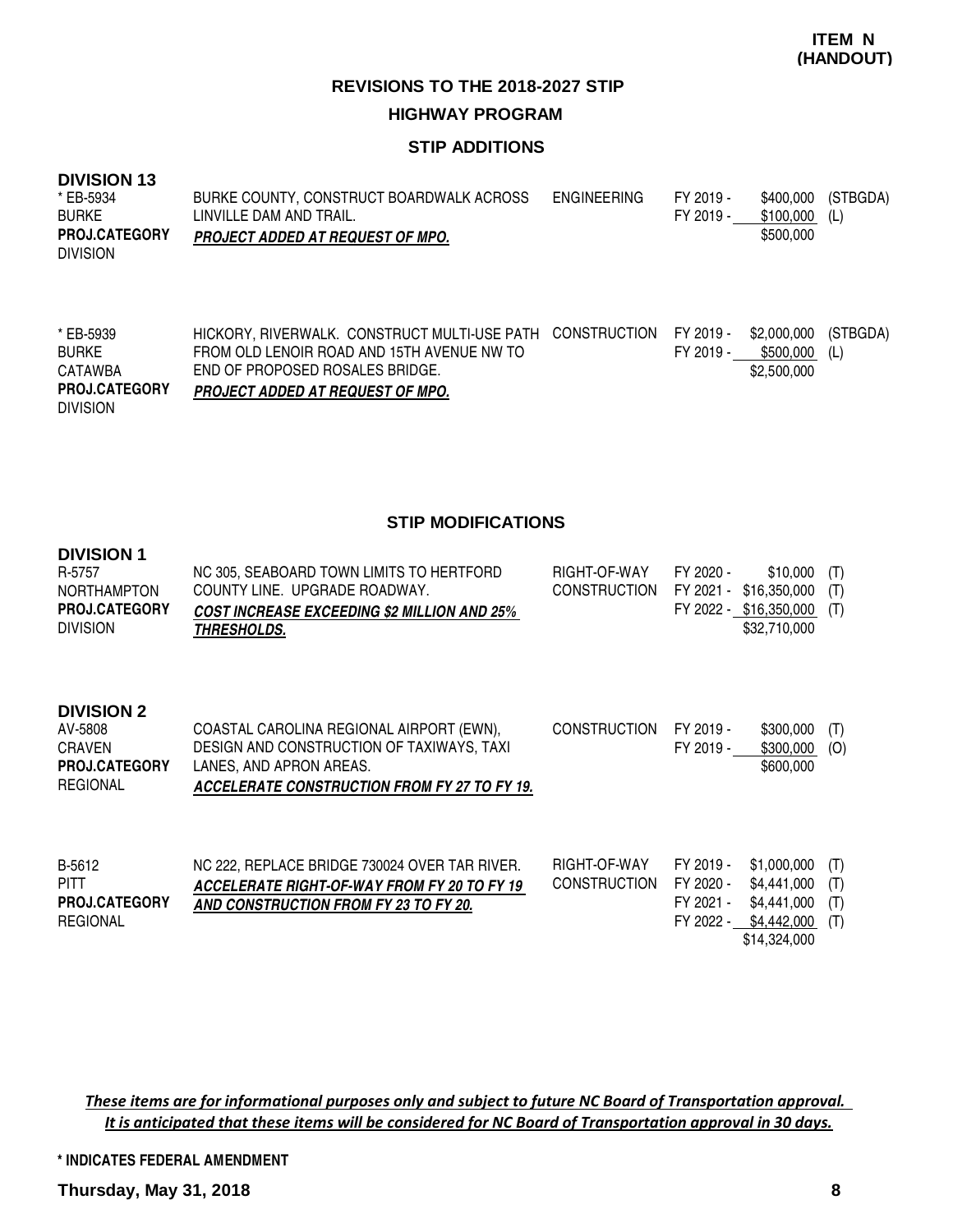#### **STIP MODIFICATIONS**

| <b>DIVISION 2</b><br>U-6058<br><b>CARTERET</b><br>PROJ.CATEGORY<br><b>REGIONAL</b>           | US 70 (LIVE OAK STREET), NC 101. CONSTRUCT ONE<br>LANE ROUNDABOUT.<br>TO ALLOW ADDITIONAL TIME FOR PLANNING AND<br>DESIGN, DELAY RIGHT-OF-WAY FROM FY 18 TO FY 19.              | RIGHT-OF-WAY<br><b>UTILITIES</b><br><b>CONSTRUCTION</b> | FY 2019 -<br>\$200,000<br>\$100,000<br>FY 2019 -<br>FY 2020 -<br>\$800,000<br>\$16,000<br>FY 2020 -<br>\$1,116,000                                     | (T)<br>(T)<br>(T)<br>(L)                  |
|----------------------------------------------------------------------------------------------|---------------------------------------------------------------------------------------------------------------------------------------------------------------------------------|---------------------------------------------------------|--------------------------------------------------------------------------------------------------------------------------------------------------------|-------------------------------------------|
| <b>DIVISION 3</b><br>* I-5780<br><b>SAMPSON</b><br>PROJ.CATEGORY<br><b>STATEWIDE</b>         | I-40, JOHNSTON COUNTY LINE (MILEMARKER 340) TO<br>DUPLIN COUNTY LINE (MILEMARKER 360). PAVEMENT<br>REHABILITATION.<br><b>MODIFY PROJECT DESCRIPTION.</b>                        | <b>CONSTRUCTION</b>                                     | FY 2019 -<br>\$7,450,000<br>FY 2020 - \$7,450,000<br>\$14,900,000                                                                                      | (NHFP)<br>(NHFP)                          |
| * I-5940<br><b>DUPLIN</b><br><b>PENDER</b><br><b>PROJ.CATEGORY</b><br><b>STATEWIDE</b>       | I-40, DUPLIN COUNTY LINE (MILEMARKER 360) TO<br>EAST OF US 117 (MILEMARKER 393). PAVEMENT AND<br><b>BRIDGE REHABILITATION.</b><br><b>MODIFY PROJECT DESCRIPTION.</b>            | <b>CONSTRUCTION</b>                                     | FY 2019 - \$42,000,000<br>\$42,000,000                                                                                                                 | (STBGIM)                                  |
| * W-5602<br>ONSLOW<br><b>PROJ.CATEGORY</b><br><b>REGIONAL</b>                                | NC 172, CAMP LEJEUNE GATE TO NC 210. CONVERT<br>TWO LANE ROADWAY TO THREE LANE ROADWAY<br>WITH A TWO WAY LEFT TURN LANE.<br><b>ACCELERATE CONSTRUCTION FROM FY 20 TO FY 19.</b> | RIGHT-OF-WAY<br><b>UTILITIES</b><br><b>CONSTRUCTION</b> | FY 2019 -<br>\$227,000<br>FY 2019 -<br>\$2,100,000<br>\$3,200,000<br>FY 2019 -<br>\$3,073,000<br>FY 2019 -<br>\$8,600,000                              | (STBG)<br>(STBG)<br>(HSIP)<br>(STBG)      |
| <b>DIVISION 4</b><br>* I-4739<br><b>JOHNSTON</b><br><b>PROJ.CATEGORY</b><br><b>STATEWIDE</b> | I-40, ACCESS IMPROVEMENTS IN THE VICINITY OF<br>EXISTING I-40/NC 42 INTERCHANGE (EXIT 312).<br><b>COST INCREASE EXCEEDING \$2 MILLION AND 25%</b><br>THRESHOLDS.                | RIGHT-OF-WAY<br><b>UTILITIES</b><br><b>CONSTRUCTION</b> | FY 2018 - \$26,950,000<br>FY 2018 -<br>\$3,150,000<br>FY 2018 -<br>\$4,226,000<br>FY 2019 -<br>\$40,137,000<br>FY 2020 - \$40,137,000<br>\$114,600,000 | (NHP)<br>(NHP)<br>(NHP)<br>(NHP)<br>(NHP) |

These items are for informational purposes only and subject to future NC Board of Transportation approval. It is anticipated that these items will be considered for NC Board of Transportation approval in 30 days.

**\* INDICATES FEDERAL AMENDMENT**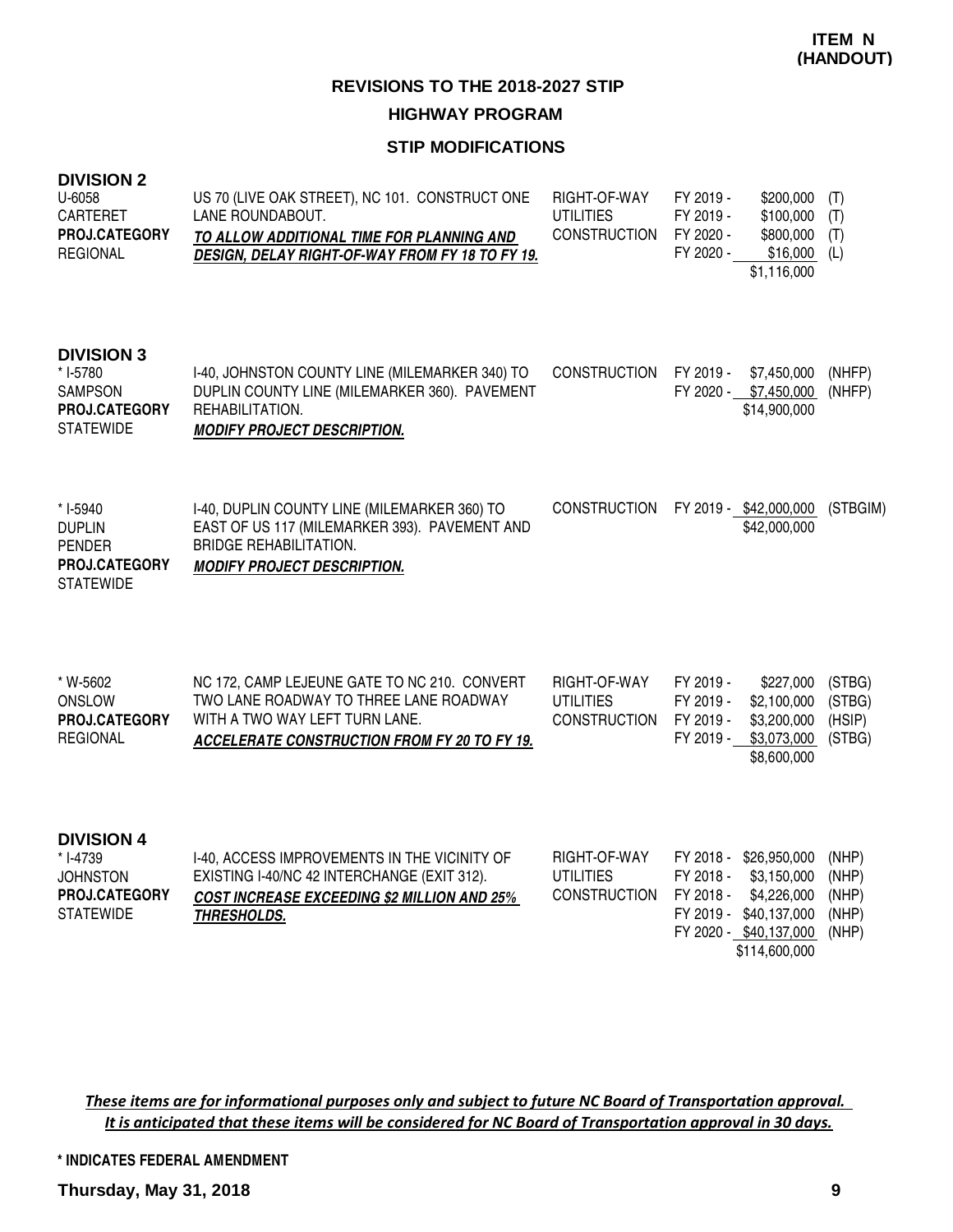**REVISIONS TO THE 2018-2027 STIP**

# **HIGHWAY PROGRAM**

# **STIP MODIFICATIONS**

| <b>DIVISION 4</b><br>* I-5932A<br><b>HALIFAX</b><br><b>PROJ.CATEGORY</b><br><b>STATEWIDE</b> | I-95, NC 561 (MILEMARKER 160) TO NC 903<br>(MILEMARKER 172)<br><b>SEGMENT PROJECT INTO TWO SECTIONS TO</b><br><b>ACCELERATE DELIVERY. CONSTRUCTION</b><br><b>ACCELERATED FROM FY 2024 TO 2020.</b> | <b>CONSTRUCTION</b>                 | FY 2020 -              | \$6,600,000<br>\$6,600,000              | (NHPIM)    |
|----------------------------------------------------------------------------------------------|----------------------------------------------------------------------------------------------------------------------------------------------------------------------------------------------------|-------------------------------------|------------------------|-----------------------------------------|------------|
| * I-5932B<br><b>HALIFAX</b><br>PROJ.CATEGORY<br><b>STATEWIDE</b>                             | 1-95, NC 481 (MILEMARKER 154) TO NC 561<br>(MILEMARKER 160)<br><b>SEGMENT PROJECT INTO TWO SECTIONS TO</b><br><b>ACCELERATE DELIVERY. CONSTRUCTION</b><br>ACCELERATED FROM FY 2024 TO 2021.        | <b>CONSTRUCTION</b>                 | FY 2021 - \$4,100,000  | \$4,100,000                             | (NHPIM)    |
| * I-5937<br><b>WILSON</b><br><b>PROJ.CATEGORY</b><br><b>STATEWIDE</b>                        | I-795, WAYNE COUNTY LINE TO US 301. PAVEMENT<br>AND BRIDGE REHABILITATION.<br><b>MODIFY PROJECT DESCRIPTION.</b>                                                                                   | <b>CONSTRUCTION</b>                 |                        | FY 2024 - \$4,366,000<br>\$4,366,000    | (NHPIM)    |
| U-3609BA<br><b>WAYNE</b><br><b>PROJ.CATEGORY</b><br><b>REGIONAL</b>                          | US 13 (BERKELEY BOULEVARD), REALIGNMENT OF<br>HOOD SWAMP ROAD.<br><b>SEGMENT SECTION B INTO 2 SECTIONS AND</b><br><b>ACCELERATE CONSTRUCTION FROM FY 21 TO FY 19</b><br>FOR SEGMENT "BA".          | RIGHT-OF-WAY<br><b>CONSTRUCTION</b> | FY 2019 -<br>FY 2019 - | \$250,000<br>\$1,500,000<br>\$1,750,000 | (T)<br>(T) |

These items are for informational purposes only and subject to future NC Board of Transportation approval. It is anticipated that these items will be considered for NC Board of Transportation approval in 30 days.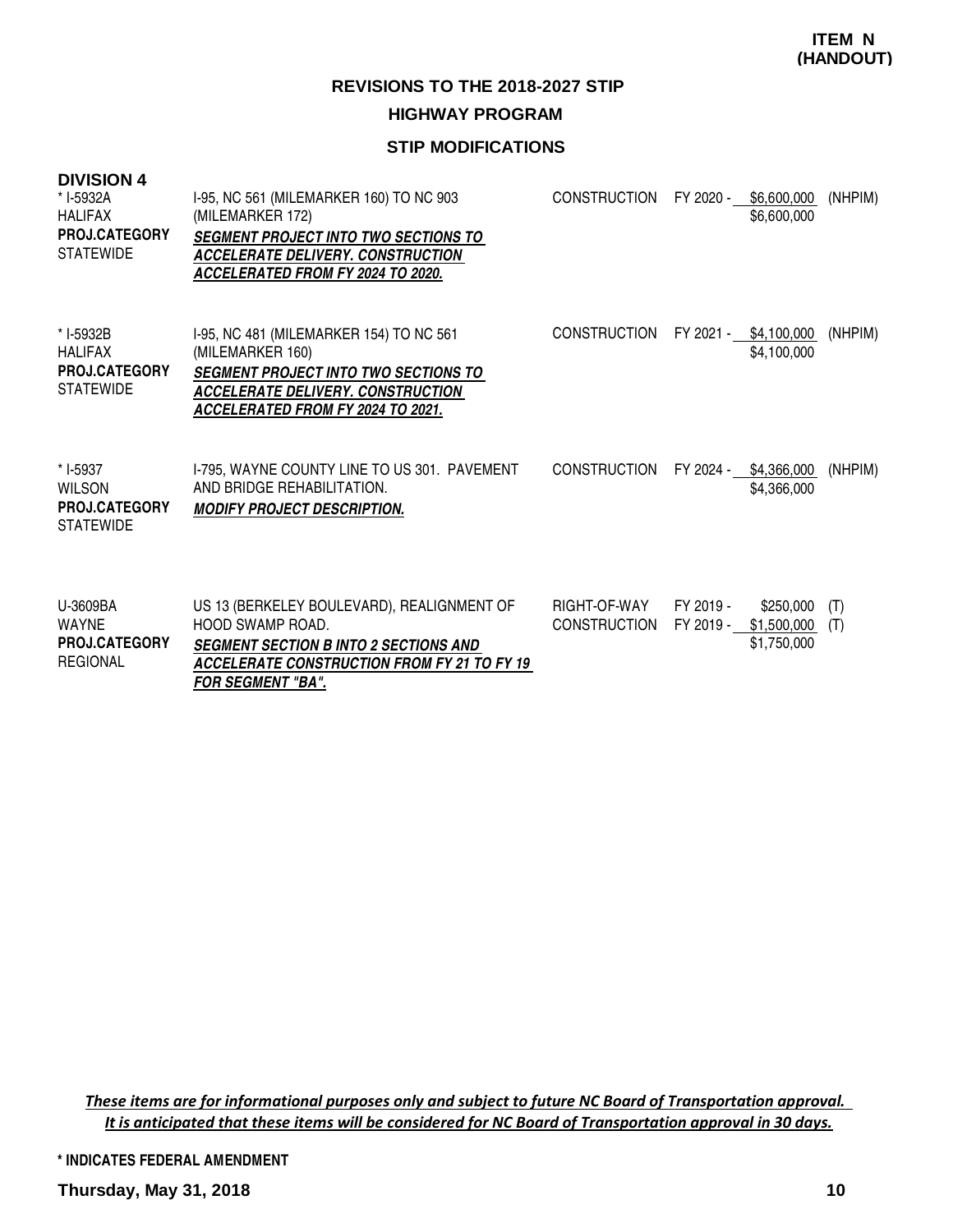# **HIGHWAY PROGRAM**

# **STIP MODIFICATIONS**

## **DIVISION 5**

| $*$ C-5604       | VARIOUS, PROJECTS TO IMPROVE CONGESTION AND       | <b>ENGINEERING</b>              | FY 2018 - | \$317,000    | (CMAQ)   |
|------------------|---------------------------------------------------|---------------------------------|-----------|--------------|----------|
| <b>FRANKLIN</b>  | AIR QUALITY IN THE CAPITAL AREA MPO.              |                                 | FY 2018 - | \$79,000     | (L)      |
| <b>GRANVILLE</b> | ADD ENGINEERING, RIGHT-OF-WAY, CONSTRUCTION,      |                                 | FY 2019 - | \$646,000    | (CMAQ)   |
| <b>JOHNSTON</b>  | <b>OPERATIONS AND IMPLEMENTATION IN FY 20 NOT</b> |                                 | FY 2019 - | \$161,000    | (L)      |
| <b>WAKE</b>      | PREVIOUSLY PROGRAMMED, AT REQUEST OF              |                                 | FY 2020 - | \$317,000    | (CMAQ)   |
| PROJ.CATEGORY    | <b>TRANSPORTATION PLANNING BRANCH.</b>            |                                 | FY 2020 - | \$79,000     | (L)      |
| <b>EXEMPT</b>    |                                                   | RIGHT-OF-WAY                    | FY 2018 - | \$317,000    | (CMAQ)   |
|                  |                                                   |                                 | FY 2018 - | \$79,000     | (L)      |
|                  |                                                   |                                 | FY 2019 - | \$646,000    | (CMAQ)   |
|                  |                                                   |                                 | FY 2019 - | \$161,000    | (L)      |
|                  |                                                   |                                 | FY 2020 - | \$317,000    | (CMAQ)   |
|                  |                                                   |                                 | FY 2020 - | \$79,000     | (L)      |
|                  |                                                   | <b>CONSTRUCTION</b>             | FY 2018 - | \$1,902,000  | (CMAQ)   |
|                  |                                                   |                                 | FY 2018 - | \$1,425,000  | (STBGDA) |
|                  |                                                   |                                 | FY 2018 - | \$1,188,000  | (L)      |
|                  |                                                   |                                 | FY 2019 - | \$3,874,000  | (CMAQ)   |
|                  |                                                   |                                 | FY 2019 - | \$968,000    | (L)      |
|                  |                                                   |                                 | FY 2020 - | \$1,902,000  | (CMAQ)   |
|                  |                                                   |                                 | FY 2020 - | \$1,188,000  | (L)      |
|                  |                                                   | <b>IMPLEMENTATION FY 2018 -</b> |           | \$317,000    | (CMAQ)   |
|                  |                                                   |                                 | FY 2018 - | \$79,000     | (L)      |
|                  |                                                   |                                 | FY 2019 - | \$646,000    | (CMAQ)   |
|                  |                                                   |                                 | FY 2019 - | \$161,000    | (L)      |
|                  |                                                   |                                 | FY 2020 - | \$317,000    | (CMAQ)   |
|                  |                                                   |                                 | FY 2020 - | \$79,000     | (L)      |
|                  |                                                   | <b>OPERATIONS</b>               | FY 2018 - | \$317,000    | (CMAQ)   |
|                  |                                                   |                                 | FY 2018 - | \$79,000     | (L)      |
|                  |                                                   |                                 | FY 2019 - | \$646,000    | (CMAQ)   |
|                  |                                                   |                                 | FY 2019 - | \$161,000    | (L)      |
|                  |                                                   |                                 | FY 2020 - | \$317,000    | (CMAQ)   |
|                  |                                                   |                                 | FY 2020 - | \$79,000     | (L)      |
|                  |                                                   |                                 |           | \$18,843,000 |          |

These items are for informational purposes only and subject to future NC Board of Transportation approval. It is anticipated that these items will be considered for NC Board of Transportation approval in 30 days.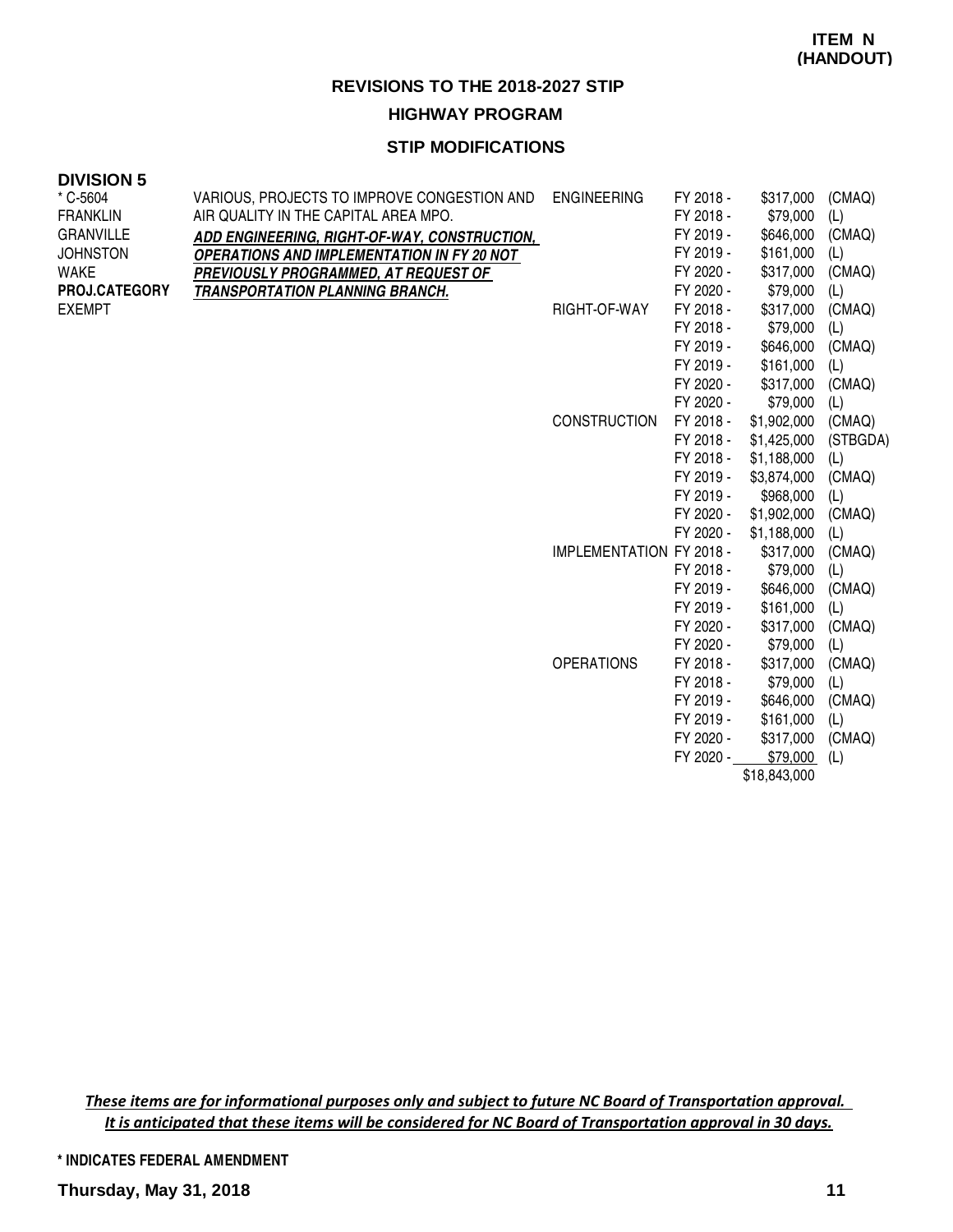# **HIGHWAY PROGRAM**

## **STIP MODIFICATIONS**

#### **DIVISION 5**

| * C-5605<br><b>CHATHAM</b> | VARIOUS, PROJECTS TO IMPROVE CONGESTION AND ENGINEERING<br>AIR QUALITY IN THE DURHAM / CHAPEL HILL / |                                 | FY 2018 -<br>FY 2018 - | \$119,000<br>\$29,000 | (CMAQ)<br>(L) |
|----------------------------|------------------------------------------------------------------------------------------------------|---------------------------------|------------------------|-----------------------|---------------|
| <b>DURHAM</b>              | CARRBORO MPO.                                                                                        |                                 | FY 2019 -              | \$242,000             | (CMAQ)        |
| ORANGE                     | ADD ENGINEERING, RIGHT-OF-WAY, CONSTRUCTION,                                                         |                                 | FY 2019 -              | \$61,000              | (L)           |
| <b>PROJ.CATEGORY</b>       | <b>OPERATIONS AND IMPLEMENTATION IN FY 20 NOT</b>                                                    |                                 | FY 2020 -              | \$119,000             | (CMAQ)        |
| <b>EXEMPT</b>              | PREVIOUSLY PROGRAMMED, AT REQUEST OF                                                                 |                                 | FY 2020 -              | \$30,000              | (L)           |
|                            | <b>TRANSPORTATION PLANNING BRANCH.</b>                                                               | RIGHT-OF-WAY                    | FY 2018 -              | \$119,000             | (CMAQ)        |
|                            |                                                                                                      |                                 | FY 2018 -              | \$29,000              | (L)           |
|                            |                                                                                                      |                                 | FY 2019 -              | \$242,000             | (CMAQ)        |
|                            |                                                                                                      |                                 | FY 2019 -              | \$61,000              | (L)           |
|                            |                                                                                                      |                                 | FY 2020 -              | \$119,000             | (CMAQ)        |
|                            |                                                                                                      |                                 | FY 2020 -              | \$30,000              | (L)           |
|                            |                                                                                                      | <b>CONSTRUCTION</b>             | FY 2018 -              | \$713,000             | (CMAQ)        |
|                            |                                                                                                      |                                 | FY 2018 -              | \$178,000             | (L)           |
|                            |                                                                                                      |                                 | FY 2019 -              | \$1,453,000           | (CMAQ)        |
|                            |                                                                                                      |                                 | FY 2019 -              | \$363,000             | (L)           |
|                            |                                                                                                      |                                 | FY 2020 -              | \$714,000             | (CMAQ)        |
|                            |                                                                                                      |                                 | FY 2020 -              | \$179,000             | (L)           |
|                            |                                                                                                      | <b>IMPLEMENTATION FY 2018 -</b> |                        | \$119,000             | (CMAQ)        |
|                            |                                                                                                      |                                 | FY 2018 -              | \$29,000              | (L)           |
|                            |                                                                                                      |                                 | FY 2019 -              | \$242,000             | (CMAQ)        |
|                            |                                                                                                      |                                 | FY 2019 -              | \$61,000              | (L)           |
|                            |                                                                                                      |                                 | FY 2020 -              | \$119,000             | (CMAQ)        |
|                            |                                                                                                      |                                 | FY 2020 -              | \$30,000              | (L)           |
|                            |                                                                                                      | <b>OPERATIONS</b>               | FY 2018 -              | \$119,000             | (CMAQ)        |
|                            |                                                                                                      |                                 | FY 2018 -              | \$29,000              | (L)           |
|                            |                                                                                                      |                                 | FY 2019 -              | \$242,000             | (CMAQ)        |
|                            |                                                                                                      |                                 | FY 2019 -              | \$61,000              | (L)           |
|                            |                                                                                                      |                                 | FY 2020 -              | \$119,000             | (CMAQ)        |
|                            |                                                                                                      |                                 | FY 2020 -              | \$30,000              | (L)           |
|                            |                                                                                                      |                                 |                        | \$6,000,000           |               |

These items are for informational purposes only and subject to future NC Board of Transportation approval. It is anticipated that these items will be considered for NC Board of Transportation approval in 30 days.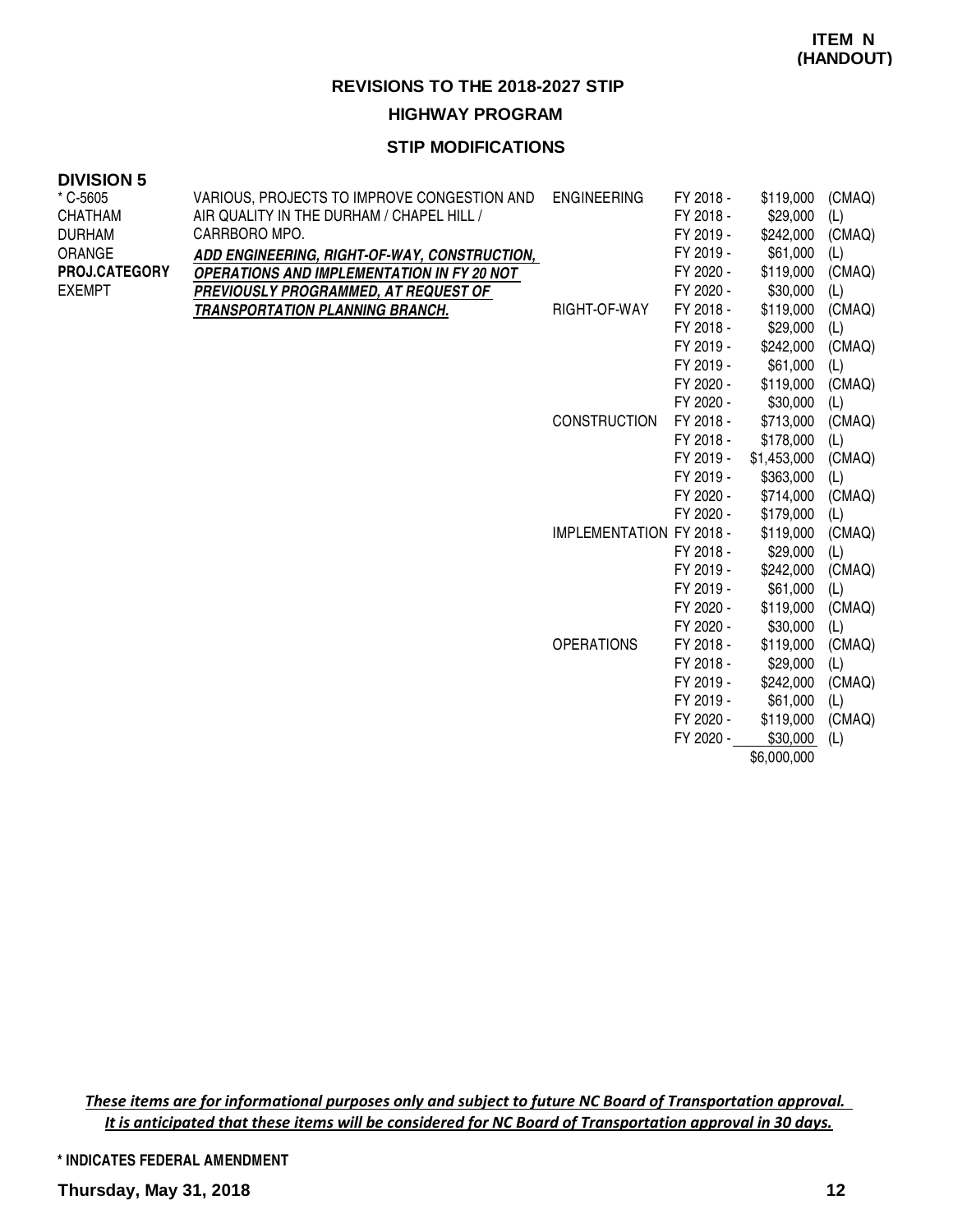# **HIGHWAY PROGRAM**

# **STIP MODIFICATIONS**

#### **DIVISION 5**

| * C-5610<br><b>FRANKLIN</b><br><b>GRANVILLE</b><br><b>PERSON</b><br>PROJ.CATEGORY | VARIOUS, PROJECTS TO IMPROVE CONGESTION AND<br>AIR QUALITY IN THE KERR-TAR RPO.<br><b>ADD ENGINEERING, RIGHT-OF-WAY, CONSTRUCTION,</b><br><b>OPERATIONS AND IMPLEMENTATION IN FY 20 NOT</b><br><b>PREVIOUSLY PROGRAMMED, AT REQUEST OF</b> | <b>ENGINEERING</b>                                      | FY 2018 -<br>FY 2018 -<br>FY 2019 -<br>FY 2019 -<br>FY 2020 -<br>FY 2020 -              | \$27,000<br>\$7,000<br>\$56,000<br>\$14,000<br>\$28,000                            | (CMAQ)<br>(L)<br>(CMAQ)<br>(L)<br>(CMAQ)               |
|-----------------------------------------------------------------------------------|--------------------------------------------------------------------------------------------------------------------------------------------------------------------------------------------------------------------------------------------|---------------------------------------------------------|-----------------------------------------------------------------------------------------|------------------------------------------------------------------------------------|--------------------------------------------------------|
| <b>EXEMPT</b>                                                                     | <b>TRANSPORTATION PLANNING BRANCH.</b>                                                                                                                                                                                                     | RIGHT-OF-WAY                                            | FY 2018 -<br>FY 2018 -<br>FY 2019 -<br>FY 2019 -<br>FY 2020 -                           | \$7,000<br>\$27,000<br>\$7,000<br>\$56,000<br>\$14,000<br>\$28,000                 | (L)<br>(CMAQ)<br>(L)<br>(CMAQ)<br>(L)<br>(CMAQ)        |
|                                                                                   |                                                                                                                                                                                                                                            | <b>CONSTRUCTION</b>                                     | FY 2020 -<br>FY 2018 -<br>FY 2018 -<br>FY 2019 -<br>FY 2019 -<br>FY 2020 -<br>FY 2020 - | \$7,000<br>\$164,000<br>\$41,000<br>\$335,000<br>\$84,000<br>\$165,000<br>\$41,000 | (L)<br>(CMAQ)<br>(L)<br>(CMAQ)<br>(L)<br>(CMAQ)        |
|                                                                                   |                                                                                                                                                                                                                                            | IMPLEMENTATION FY 2018 -                                | FY 2018 -<br>FY 2019 -<br>FY 2019 -<br>FY 2020 -<br>FY 2020 -                           | \$27,000<br>\$7,000<br>\$56,000<br>\$14,000<br>\$28,000<br>\$7,000                 | (L)<br>(CMAQ)<br>(L)<br>(CMAQ)<br>(L)<br>(CMAQ)<br>(L) |
|                                                                                   |                                                                                                                                                                                                                                            | <b>OPERATIONS</b>                                       | FY 2018 -<br>FY 2018 -<br>FY 2019 -<br>FY 2019 -<br>FY 2020 -<br>FY 2020 -              | \$27,000<br>\$7,000<br>\$56,000<br>\$14,000<br>\$28,000<br>\$7,000<br>\$1,386,000  | (CMAQ)<br>(L)<br>(CMAQ)<br>(L)<br>(CMAQ)<br>(L)        |
| I-5708<br><b>WAKE</b><br>PROJ.CATEGORY<br><b>STATEWIDE</b>                        | I-440 / US 1, SR 2000 (WAKE FOREST ROAD) IN<br>RALEIGH. INTERCHANGE IMPROVEMENTS.<br>TO ALLOW ADDITIONAL TIME FOR ENGINEERING<br>DELAY RIGHT-OF-WAY FROM FY 18 TO FY 19.                                                                   | RIGHT-OF-WAY<br><b>UTILITIES</b><br><b>CONSTRUCTION</b> | FY 2019 -<br>FY 2019 -<br>FY 2020 -                                                     | \$14,806,000<br>\$649,000<br>\$4,600,000<br>\$20,055,000                           | (NHP)<br>(NHP)<br>(NHP)                                |
| P-5707<br><b>WAKE</b><br><b>PROJ.CATEGORY</b><br><b>REGIONAL</b>                  | CSX S LINE, CONSTRUCT GRADE SEPARATION AT<br>ROGERS ROAD EXTENSION CROSSING (633905Y) IN<br>WAKE FOREST.<br>ACCELERATE CONSTRUCTION FROM FY 20 TO FY 19<br>AT THE REQUEST OF RAIL DIVISION.                                                | RIGHT-OF-WAY<br>CONSTRUCTION                            | FY 2018 -                                                                               | \$1,890,000<br>FY 2019 - \$9,000,000 (T)<br>\$10,890,000                           | (T)                                                    |

These items are for informational purposes only and subject to future NC Board of Transportation approval. It is anticipated that these items will be considered for NC Board of Transportation approval in 30 days.

**\* INDICATES FEDERAL AMENDMENT**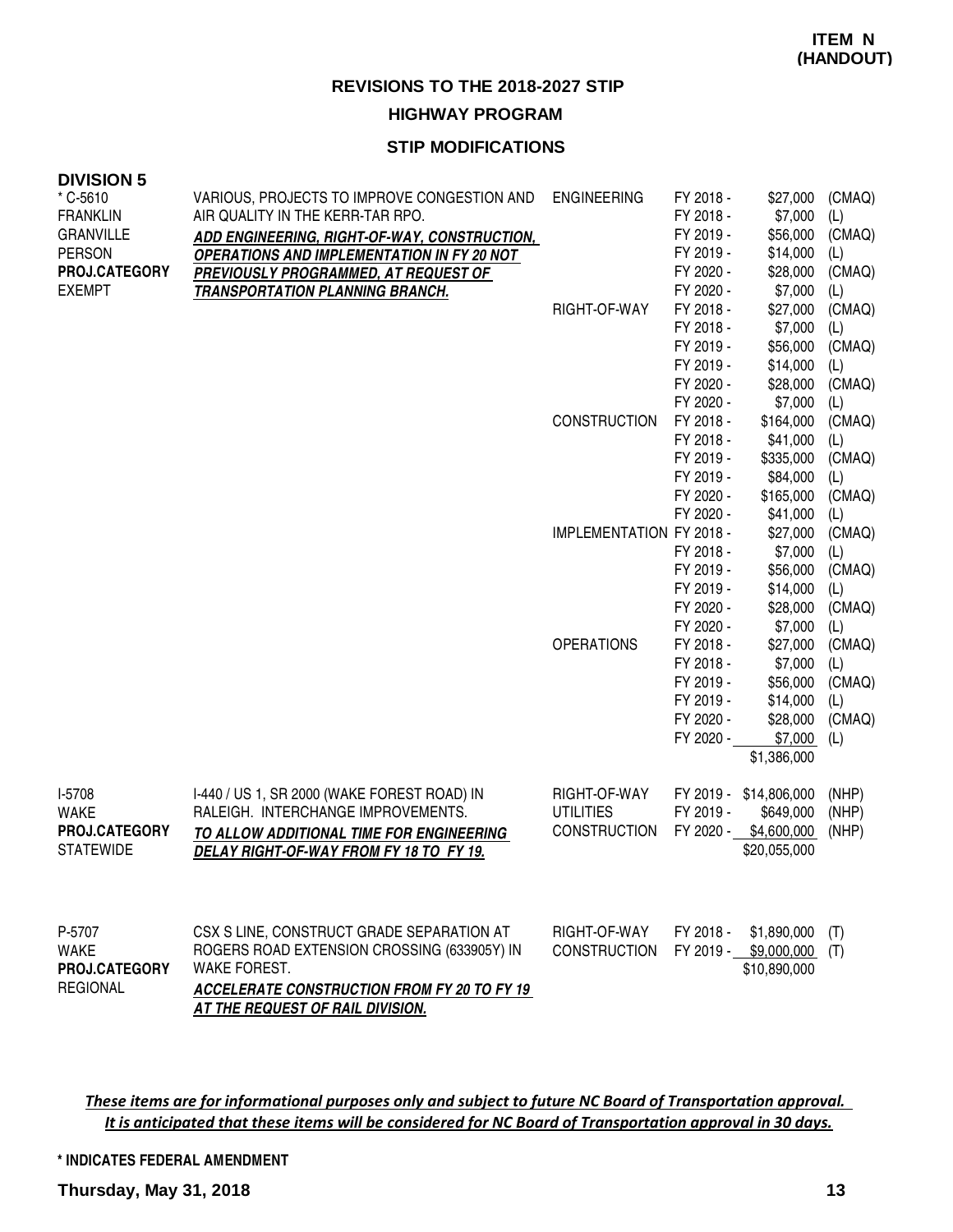# **STIP MODIFICATIONS**

| <b>DIVISION 5</b><br>P-5715<br><b>WAKE</b><br><b>PROJ.CATEGORY</b><br><b>REGIONAL</b>      | CSX, CROSSING 630607N AT NEW HOPE CHURCH<br>ROAD IN RALEIGH. CONSTRUCT GRADE SEPARATION.<br><b>ACCELERATE RIGHT-OF-WAY FROM FY 19 TO FY 18</b><br>AND CONSTRUCTION FROM FY 21 TO FY 19 AT THE<br><b>REQUEST OF RAIL DIVISION.</b> | RIGHT-OF-WAY<br><b>CONSTRUCTION</b>                     | FY 2018 -<br>\$3,300,000<br>FY 2019 -<br>\$10,165,000<br>FY 2019 -<br>$$535,000$ (O)<br>\$14,000,000                                                                            | (T)<br>(T)                                               |
|--------------------------------------------------------------------------------------------|-----------------------------------------------------------------------------------------------------------------------------------------------------------------------------------------------------------------------------------|---------------------------------------------------------|---------------------------------------------------------------------------------------------------------------------------------------------------------------------------------|----------------------------------------------------------|
| * R-2814D<br><b>FRANKLIN</b><br><b>PROJ.CATEGORY</b><br><b>DIVISION</b>                    | US 401, SR 1103 (FLAT ROCK CHURCH ROAD / CLIFTON<br>POND ROAD) TO SR 1700 (FOX PARK ROAD) SOUTH OF<br><b>LOUISBURG</b><br><b>COST INCREASE EXCEEDING \$2 MILLION AND 25%</b><br><u>THRESHOLDS.</u>                                | RIGHT-OF-WAY<br><b>UTILITIES</b><br><b>CONSTRUCTION</b> | FY 2022 -<br>\$2,916,000<br>\$1,270,000<br>FY 2022 -<br>FY 2024 -<br>\$12,000,000<br>FY 2025 - \$12,000,000<br>FY 2026 - \$12,000,000<br>FY 2027 - \$12,000,000<br>\$52,186,000 | (STBG)<br>(STBG)<br>(STBG)<br>(STBG)<br>(STBG)<br>(STBG) |
| U-5745<br><b>DURHAM</b><br>PROJ.CATEGORY<br><b>REGIONAL</b>                                | NC 751 (HOPE VALLEY ROAD), SR 1183 (UNIVERSITY<br>DRIVE) INTERSECTION IN DURHAM. CONSTRUCT<br>ROUNDABOUT.<br>TO ALLOW ADDITIONAL TIME FOR RIGHT OF WAY<br>DELAY CONSTRUCTION FROM FY 18 TO FY 19.                                 | <b>CONSTRUCTION</b>                                     | FY 2019 - \$1,300,000<br>\$1,300,000                                                                                                                                            | (T)                                                      |
| <b>DIVISION 6</b><br>* B-5339<br><b>HARNETT</b><br><b>PROJ.CATEGORY</b><br><b>DIVISION</b> | SR 1544 (GUY ROAD), REPLACE BRIDGE 420233 OVER<br><b>BLACK RIVER TRIBUTARY.</b><br>ACCELERATE CONSTRUCTION FROM FY 19 TO FY 18.                                                                                                   | RIGHT-OF-WAY<br><b>CONSTRUCTION</b>                     | FY 2018 -<br>\$80,000<br>FY 2018 -<br>\$770,000<br>\$850,000                                                                                                                    | (STBGOFF)<br>(STBGOFF)                                   |
| * B-5414<br><b>HARNETT</b><br>PROJ.CATEGORY<br><b>DIVISION</b>                             | SR 1234 (LEAFLET CHURCH ROAD), REPLACE BRIDGE<br>420195 OVER BRANCH OF UPPER LITTLE RIVER.<br><b>ACCELERATE CONSTRUCTION FROM FY 19 TO FY 18.</b>                                                                                 | RIGHT-OF-WAY<br><b>CONSTRUCTION</b>                     | FY 2018 -<br>\$50,000<br>FY 2018 -<br>\$525,000<br>\$575,000                                                                                                                    | (STBGOFF)<br>(STBGOFF)                                   |
| B-5708<br><b>CUMBERLAND</b><br><b>PROJ.CATEGORY</b><br><b>STATEWIDE</b>                    | NC 24, REPLACE BRIDGE 250144 OVER SOUTH RIVER.<br><b>ACCELERATE RIGHT-OF-WAY FROM FY 23 TO FY 20</b><br>AND CONSTRUCTION FROM FY 24 TO FY 21.                                                                                     | RIGHT-OF-WAY<br><b>CONSTRUCTION</b>                     | FY 2020 -<br>\$204,000<br>FY 2021 -<br>\$2,040,000<br>FY 2022 -<br>$$2,040,000$ (T)<br>\$4,284,000                                                                              | (T)<br>(T)                                               |

These items are for informational purposes only and subject to future NC Board of Transportation approval. It is anticipated that these items will be considered for NC Board of Transportation approval in 30 days.

**\* INDICATES FEDERAL AMENDMENT**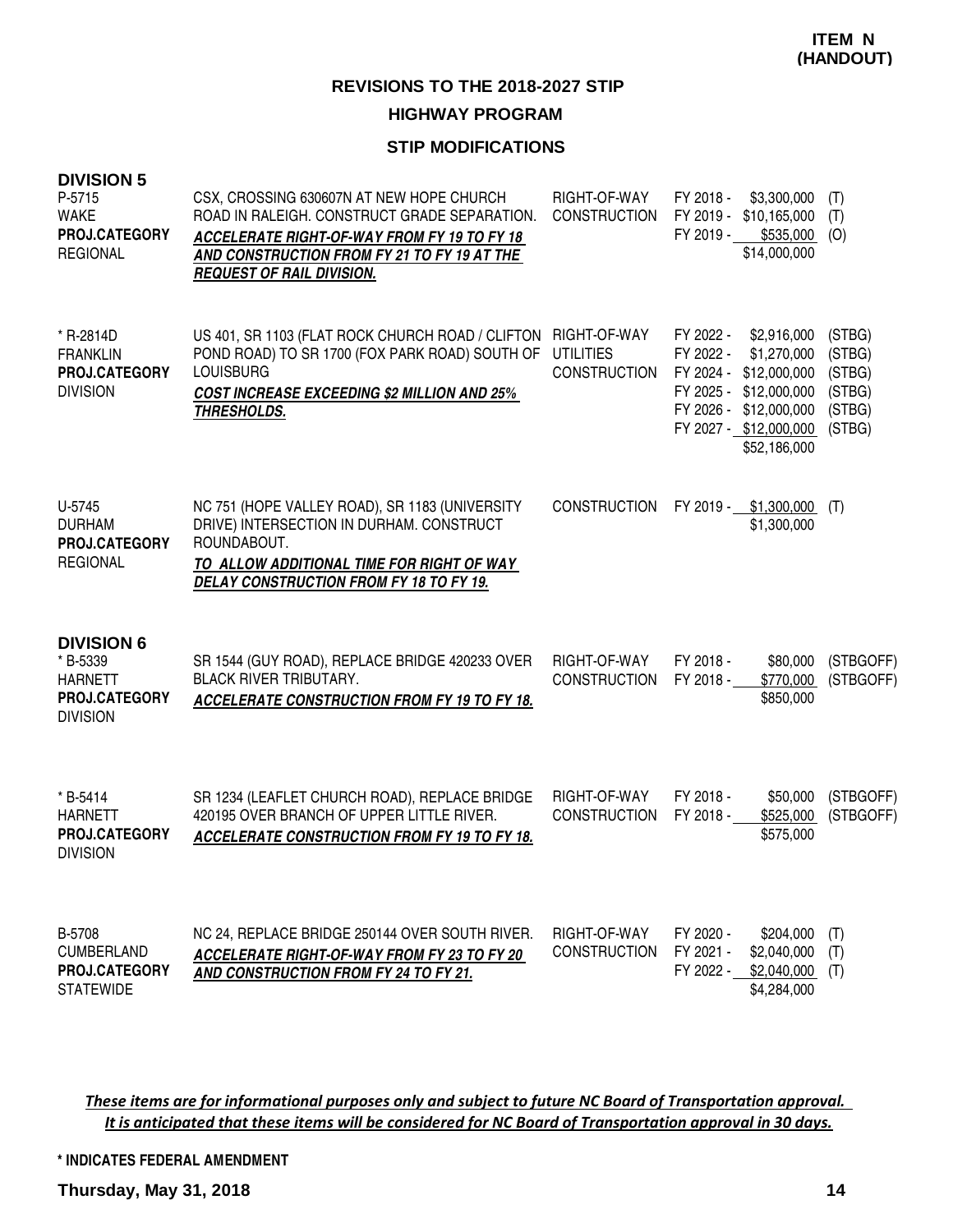# **HIGHWAY PROGRAM**

# **STIP MODIFICATIONS**

| UIVIOIUN U           |                                                  |                                    |                               |         |
|----------------------|--------------------------------------------------|------------------------------------|-------------------------------|---------|
| * I-5939             | 1-95, SOUTH CAROLINA STATE LINE (MILEMARKER 0.0) | CONSTRUCTION FY 2022 - \$5,186,000 |                               | (NHPIM) |
| ROBESON              | TO NC 711 (MILEMARKER 16). PAVEMENT              |                                    | FY 2023 - \$5,187,000 (NHPIM) |         |
| <b>PROJ.CATEGORY</b> | REHABILITATION                                   |                                    | \$10,373,000                  |         |
| <b>STATEWIDE</b>     | <b>MODIFY PROJECT DESCRIPTION.</b>               |                                    |                               |         |
|                      |                                                  |                                    |                               |         |
|                      |                                                  |                                    |                               |         |

#### **DIVISION 7**

| * C-5602<br><b>GUILFORD</b><br>ORANGE<br><b>PROJ.CATEGORY</b><br><b>EXEMPT</b> | VARIOUS, PROJECTS TO IMPROVE CONGESTION AND<br>AIR QUALITY IN THE BURLINGTON-GRAHAM MPO.<br>ADD ENGINEERING, RIGHT-OF-WAY, CONSTRUCTION,<br><b>OPERATIONS AND IMPLEMENTATION IN FY 20 NOT</b><br><b>PREVIOUSLY PROGRAMMED, AT REQUEST OF</b><br><b>TRANSPORTATION PLANNING BRANCH.</b> | <b>ENGINEERING</b>              | FY 2018 -<br>FY 2018 -<br>FY 2019 -<br>FY 2019 -<br>FY 2020 -<br>FY 2020 - | \$4,000<br>\$1,000<br>\$9,000<br>\$2,000<br>\$5,000<br>\$1,000 | (CMAQ)<br>(L)<br>(CMAQ)<br>(L)<br>(CMAQ)<br>(L) |
|--------------------------------------------------------------------------------|----------------------------------------------------------------------------------------------------------------------------------------------------------------------------------------------------------------------------------------------------------------------------------------|---------------------------------|----------------------------------------------------------------------------|----------------------------------------------------------------|-------------------------------------------------|
|                                                                                |                                                                                                                                                                                                                                                                                        | RIGHT-OF-WAY                    | FY 2018 -                                                                  | \$4,000                                                        | (CMAQ)                                          |
|                                                                                |                                                                                                                                                                                                                                                                                        |                                 | FY 2018 -                                                                  | \$1,000                                                        | (L)                                             |
|                                                                                |                                                                                                                                                                                                                                                                                        |                                 | FY 2019 -                                                                  | \$9,000                                                        | (CMAQ)                                          |
|                                                                                |                                                                                                                                                                                                                                                                                        |                                 | FY 2019 -                                                                  | \$2,000                                                        | (L)                                             |
|                                                                                |                                                                                                                                                                                                                                                                                        |                                 | FY 2020 -                                                                  | \$5,000                                                        | (CMAQ)                                          |
|                                                                                |                                                                                                                                                                                                                                                                                        |                                 | FY 2020 -                                                                  | \$1,000                                                        | (L)                                             |
|                                                                                |                                                                                                                                                                                                                                                                                        | <b>CONSTRUCTION</b>             | FY 2018 -                                                                  | \$25,000                                                       | (CMAQ)                                          |
|                                                                                |                                                                                                                                                                                                                                                                                        |                                 | FY 2018 -                                                                  | \$6,000                                                        | (L)                                             |
|                                                                                |                                                                                                                                                                                                                                                                                        |                                 | FY 2019 -                                                                  | \$52,000                                                       | (CMAQ)                                          |
|                                                                                |                                                                                                                                                                                                                                                                                        |                                 | FY 2019 -                                                                  | \$13,000                                                       | (L)                                             |
|                                                                                |                                                                                                                                                                                                                                                                                        |                                 | FY 2020 -                                                                  | \$26,000                                                       | (CMAQ)                                          |
|                                                                                |                                                                                                                                                                                                                                                                                        |                                 | FY 2020 -                                                                  | \$7,000                                                        | (L)                                             |
|                                                                                |                                                                                                                                                                                                                                                                                        | <b>IMPLEMENTATION FY 2018 -</b> |                                                                            | \$4,000                                                        | (CMAQ)                                          |
|                                                                                |                                                                                                                                                                                                                                                                                        |                                 | FY 2018 -                                                                  | \$1,000                                                        | (L)                                             |
|                                                                                |                                                                                                                                                                                                                                                                                        |                                 | FY 2019 -                                                                  | \$9,000                                                        | (CMAQ)                                          |
|                                                                                |                                                                                                                                                                                                                                                                                        |                                 | FY 2019 -                                                                  | \$2,000                                                        | (L)                                             |
|                                                                                |                                                                                                                                                                                                                                                                                        |                                 | FY 2020 -                                                                  | \$5,000                                                        | (CMAQ)                                          |
|                                                                                |                                                                                                                                                                                                                                                                                        |                                 | FY 2020 -                                                                  | \$1,000                                                        | (L)                                             |
|                                                                                |                                                                                                                                                                                                                                                                                        | <b>OPERATIONS</b>               | FY 2018 -                                                                  | \$4,000                                                        | (CMAQ)                                          |
|                                                                                |                                                                                                                                                                                                                                                                                        |                                 | FY 2018 -                                                                  | \$1,000                                                        | (L)                                             |
|                                                                                |                                                                                                                                                                                                                                                                                        |                                 | FY 2019 -                                                                  | \$9,000                                                        | (CMAQ)                                          |
|                                                                                |                                                                                                                                                                                                                                                                                        |                                 | FY 2019 -                                                                  | \$2,000                                                        | (L)                                             |
|                                                                                |                                                                                                                                                                                                                                                                                        |                                 | FY 2020 -                                                                  | \$5,000                                                        | (CMAQ)                                          |
|                                                                                |                                                                                                                                                                                                                                                                                        |                                 | FY 2020 -                                                                  | \$1,000                                                        | (L)                                             |
|                                                                                |                                                                                                                                                                                                                                                                                        |                                 |                                                                            | \$217,000                                                      |                                                 |

These items are for informational purposes only and subject to future NC Board of Transportation approval. It is anticipated that these items will be considered for NC Board of Transportation approval in 30 days.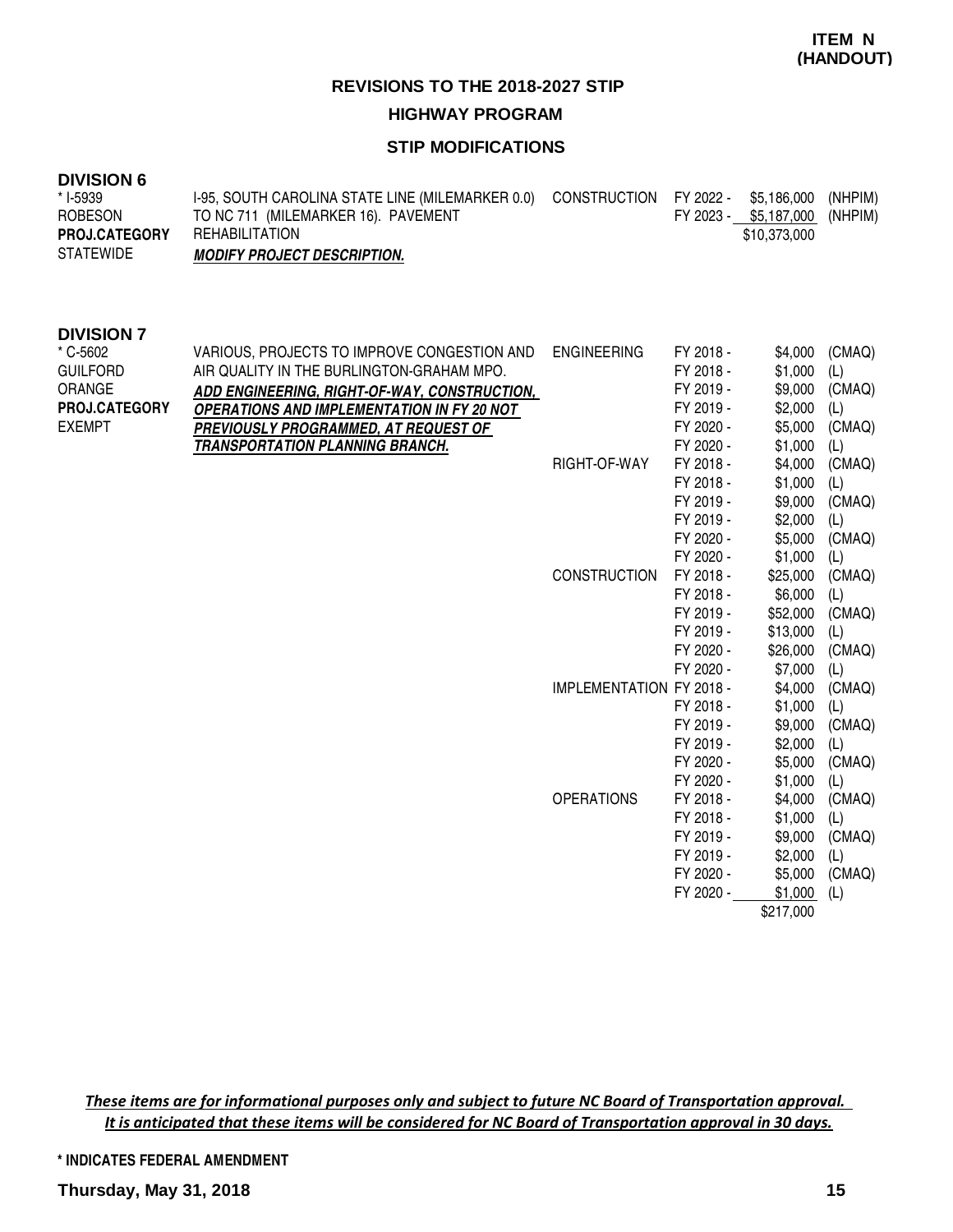#### **STIP MODIFICATIONS**

| <b>DIVISION 7</b><br>* C-5607<br><b>GUILFORD</b><br>PROJ.CATEGORY<br><b>EXEMPT</b> | VARIOUS, PROJECTS TO IMPROVE CONGESTION AND<br>AIR QUALITY IN THE GREENSBORO URBAN AREA MPO.<br><b>ADD ENGINEERING, RIGHT-OF-WAY, CONSTRUCTION,</b><br><b>OPERATIONS AND IMPLEMENTATION IN FY 20 NOT</b><br><b>PREVIOUSLY PROGRAMMED, AT REQUEST OF</b>                               | <b>ENGINEERING</b>                               | FY 2018 -<br>FY 2018 -<br>FY 2019 -<br>FY 2019 -<br>FY 2020 -                           | \$95,000<br>\$24,000<br>\$195,000<br>\$49,000<br>\$96,000                            | (CMAQ)<br>(L)<br>(CMAQ)<br>(L)<br>(CMAQ)               |
|------------------------------------------------------------------------------------|---------------------------------------------------------------------------------------------------------------------------------------------------------------------------------------------------------------------------------------------------------------------------------------|--------------------------------------------------|-----------------------------------------------------------------------------------------|--------------------------------------------------------------------------------------|--------------------------------------------------------|
|                                                                                    | <b>TRANSPORTATION PLANNING BRANCH.</b>                                                                                                                                                                                                                                                | RIGHT-OF-WAY                                     | FY 2020 -<br>FY 2018 -<br>FY 2018 -<br>FY 2019 -<br>FY 2019 -<br>FY 2020 -<br>FY 2020 - | \$24,000<br>\$95,000<br>\$24,000<br>\$195,000<br>\$49,000<br>\$96,000<br>\$24,000    | (L)<br>(CMAQ)<br>(L)<br>(CMAQ)<br>(L)<br>(CMAQ)<br>(L) |
|                                                                                    |                                                                                                                                                                                                                                                                                       | <b>CONSTRUCTION</b>                              | FY 2018 -<br>FY 2018 -<br>FY 2019 -<br>FY 2019 -<br>FY 2020 -<br>FY 2020 -              | \$573,000<br>\$143,000<br>\$1,168,000<br>\$292,000<br>\$574,000<br>\$144,000         | (CMAQ)<br>(L)<br>(CMAQ)<br>(L)<br>(CMAQ)<br>(L)        |
|                                                                                    |                                                                                                                                                                                                                                                                                       | <b>IMPLEMENTATION FY 2018 -</b>                  | FY 2018 -<br>FY 2019 -<br>FY 2019 -<br>FY 2020 -<br>FY 2020 -                           | \$95,000<br>\$24,000<br>\$195,000<br>\$49,000<br>\$96,000<br>\$24,000                | (CMAQ)<br>(L)<br>(CMAQ)<br>(L)<br>(CMAQ)<br>(L)        |
|                                                                                    |                                                                                                                                                                                                                                                                                       | <b>OPERATIONS</b>                                | FY 2018 -<br>FY 2018 -<br>FY 2019 -<br>FY 2019 -<br>FY 2020 -<br>FY 2020 -              | \$95,000<br>\$24,000<br>\$195,000<br>\$49,000<br>\$96,000<br>\$24,000<br>\$4,826,000 | (CMAQ)<br>(L)<br>(CMAQ)<br>(L)<br>(CMAQ)<br>(L)        |
| P-5721<br><b>GUILFORD</b><br>PROJ.CATEGORY<br><b>STATEWIDE</b>                     | NORFOLK SOUTHERN, JAMESTOWN SIDING IN<br>JAMESTOWN. CONSTRUCT EXTENSION.<br><b>ACCELERATE CONSTRUCTION FROM FY 21 TO FY 19</b><br>AT THE REQUEST OF THE RAIL DIVISION                                                                                                                 | <b>CONSTRUCTION</b>                              | FY 2019 -<br>FY 2019 -                                                                  | \$2,035,000<br>\$2,035,000<br>\$4,070,000                                            | (T)<br>(O)                                             |
| R-5725<br><b>GUILFORD</b><br>PROJ.CATEGORY<br><b>REGIONAL</b>                      | NC 68, SR 2129 (FOGLEMAN ROAD) TO NC 150<br>INTERSECTION IN OAK RIDGE, INTERSECTION<br>IMPROVEMENTS, ACCESS MANAGEMENT AND SAFETY<br>ENHANCEMENTS.<br>AT THE REQUEST OF THE DIVISION OFFICE, DELAY<br>RIGHT-OF-WAY FROM FY 18 TO FY 19 AND<br><b>CONSTRUCTION FROM FY 19 TO FY 20</b> | RIGHT-OF-WAY<br>UTILITIES<br><b>CONSTRUCTION</b> | FY 2019 -<br>FY 2019 -<br>FY 2020 -                                                     | \$1,287,000<br>\$500,000<br>\$5,911,000<br>\$7,698,000                               | (T)<br>(T)<br>(T)                                      |

These items are for informational purposes only and subject to future NC Board of Transportation approval. It is anticipated that these items will be considered for NC Board of Transportation approval in 30 days.

**\* INDICATES FEDERAL AMENDMENT**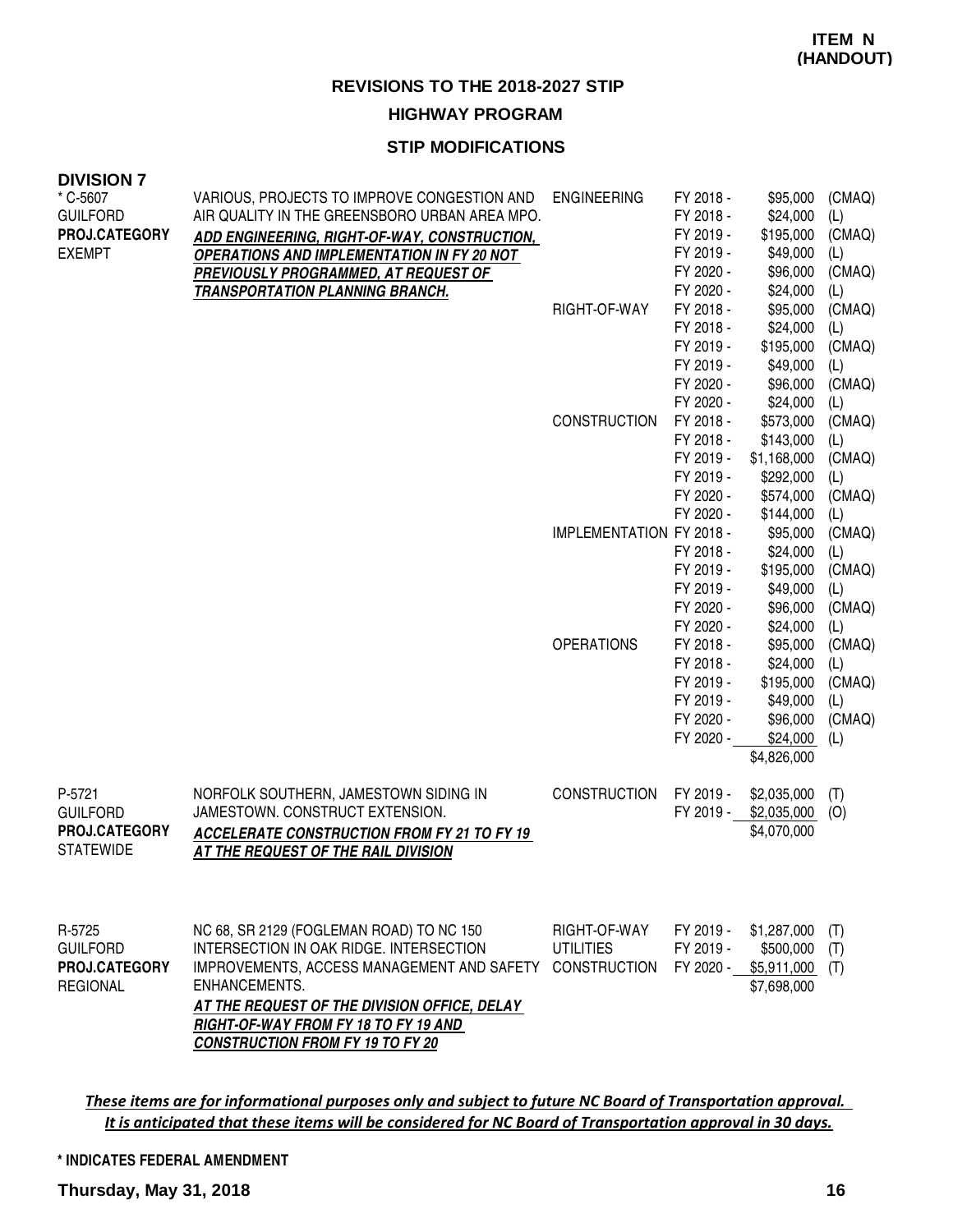# **HIGHWAY PROGRAM**

# **STIP MODIFICATIONS**

| <b>DIVISION 7</b><br>* U-4758<br><b>GUILFORD</b><br><b>PROJ.CATEGORY</b><br><b>DIVISION</b> | SR 1818 (JOHNSON STREET) / SR 1850 (SANDY RIDGE)<br>ROAD), SR 1820 (SKEET CLUB ROAD) TO SOUTH OF I-<br>40 IN HIGH POINT. WIDEN TO FOUR LANES.<br><i>REVISE ROUTE DESCRIPTION TO REFLECT CORRECT</i><br><b>JURISDICTIONS AND RESULTANT DELETION FROM</b><br><b>GREENSBORO URBAN AREA MPO TIP</b>                                      | RIGHT-OF-WAY<br><b>UTILITIES</b><br><b>CONSTRUCTION</b> | FY 2019 -<br>FY 2019 -<br>FY 2019 -<br>FY 2019 -<br>FY 2021 - | \$6,776,000<br>\$139,000<br>\$1,694,000<br>\$1.147.000<br>\$17,950,000<br>FY 2022 - \$17,950,000<br>\$45,656,000 | (HP)<br>(STBG)<br>(S(M))<br>(STBG)<br>(STBG)<br>(STBG) |
|---------------------------------------------------------------------------------------------|--------------------------------------------------------------------------------------------------------------------------------------------------------------------------------------------------------------------------------------------------------------------------------------------------------------------------------------|---------------------------------------------------------|---------------------------------------------------------------|------------------------------------------------------------------------------------------------------------------|--------------------------------------------------------|
| Y-4807B<br><b>GUILFORD</b><br><b>PROJ.CATEGORY</b><br><b>DIVISION</b>                       | LOWDERMILK STREET SYKES AVENUE, PINE STREET<br>CROSSING CLOSURE AND LOWDERMILK STREET /<br>SYKES AVENUE REALIGNMENT IN GREENSBORO.<br>TO ALLOW ADDITIONAL TIME TO COMPLETE THE<br><b>DESIGN PHASE. DELAY RIGHT-OF-WAY FROM FY 18</b><br>TO FY 19 AND CONSTRUCTION FROM FY 19 TO FY 20,<br><b>AT THE REQUEST OF THE RAIL DIVISION</b> | RIGHT-OF-WAY<br><b>CONSTRUCTION</b>                     | FY 2019 -<br>FY 2020 -                                        | \$960,000<br>\$1.100.000<br>\$2,060,000                                                                          | (L)<br>(O)                                             |

These items are for informational purposes only and subject to future NC Board of Transportation approval. It is anticipated that these items will be considered for NC Board of Transportation approval in 30 days.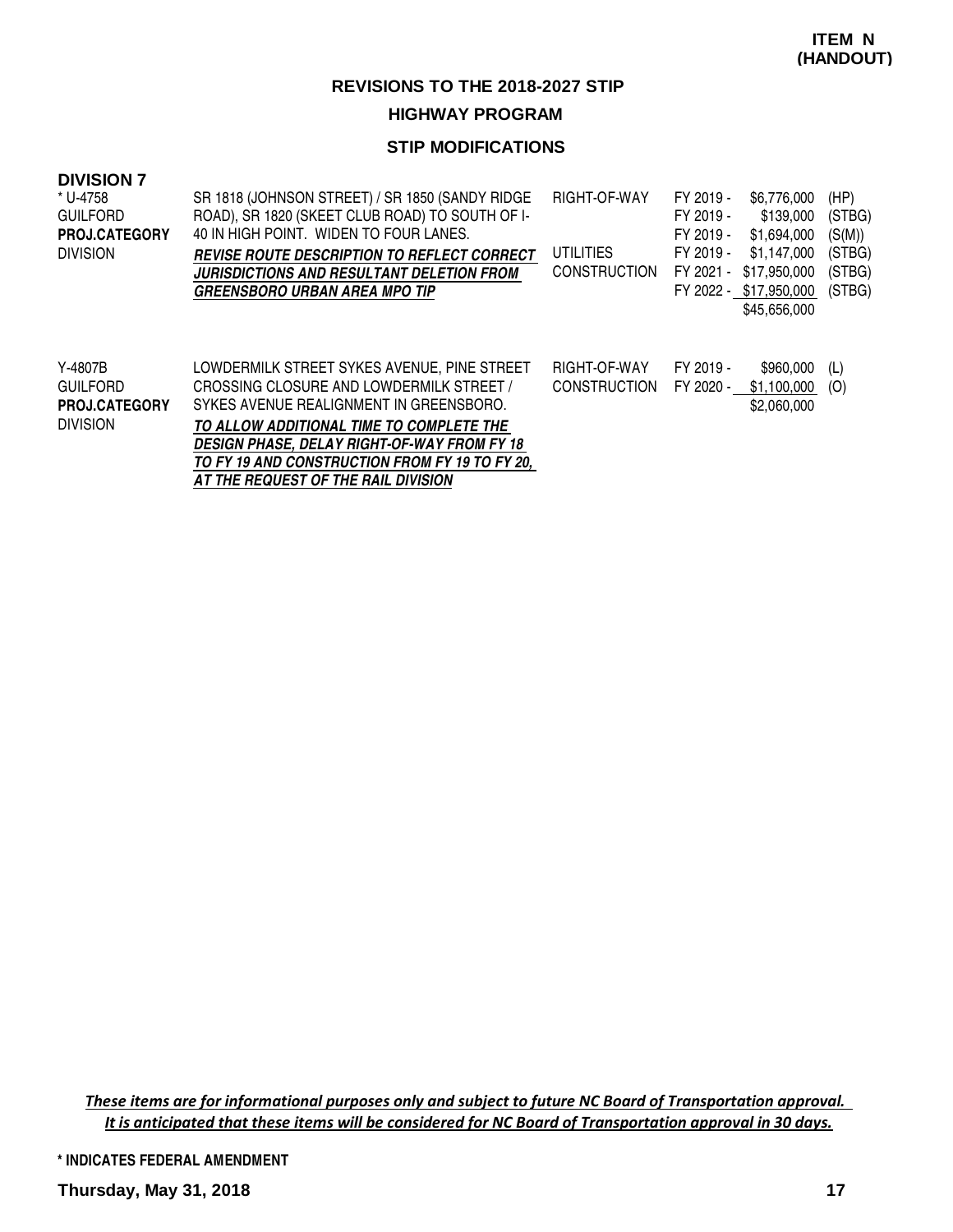# **HIGHWAY PROGRAM**

# **STIP MODIFICATIONS**

#### **DIVISION 8**

| * C-5618             | VARIOUS, PROJECTS TO IMPROVE CONGESTION AND       | <b>ENGINEERING</b>              | FY 2018 - | \$11,000  | (CMAQ) |
|----------------------|---------------------------------------------------|---------------------------------|-----------|-----------|--------|
| CHATHAM              | AIR QUALITY IN THE TRIANGLE AREA RPO.             |                                 | FY 2018 - | \$3,000   | (L)    |
| ORANGE               | ADD ENGINEERING, RIGHT-OF-WAY, CONSTRUCTION,      |                                 | FY 2019 - | \$23,000  | (CMAQ) |
| <b>PROJ.CATEGORY</b> | <b>OPERATIONS AND IMPLEMENTATION IN FY 20 NOT</b> |                                 | FY 2019 - | \$6,000   | (L)    |
| EXEMPT               | PREVIOUSLY PROGRAMMED, AT REQUEST OF              |                                 | FY 2020 - | \$12,000  | (CMAQ) |
|                      | <b>TRANSPORTATION PLANNING BRANCH.</b>            |                                 | FY 2020 - | \$3,000   | (L)    |
|                      |                                                   | RIGHT-OF-WAY                    | FY 2018 - | \$11,000  | (CMAQ) |
|                      |                                                   |                                 | FY 2018 - | \$3,000   | (L)    |
|                      |                                                   |                                 | FY 2019 - | \$23,000  | (CMAQ) |
|                      |                                                   |                                 | FY 2019 - | \$6,000   | (L)    |
|                      |                                                   |                                 | FY 2020 - | \$12,000  | (CMAQ) |
|                      |                                                   |                                 | FY 2020 - | \$3,000   | (L)    |
|                      |                                                   | <b>CONSTRUCTION</b>             | FY 2018 - | \$68,000  | (CMAQ) |
|                      |                                                   |                                 | FY 2018 - | \$17,000  | (L)    |
|                      |                                                   |                                 | FY 2019 - | \$138,000 | (CMAQ) |
|                      |                                                   |                                 | FY 2019 - | \$35,000  | (L)    |
|                      |                                                   |                                 | FY 2020 - | \$68,000  | (CMAQ) |
|                      |                                                   |                                 | FY 2020 - | \$17,000  | (L)    |
|                      |                                                   | <b>IMPLEMENTATION FY 2018 -</b> |           | \$11,000  | (CMAQ) |
|                      |                                                   |                                 | FY 2018 - | \$3,000   | (L)    |
|                      |                                                   |                                 | FY 2019 - | \$23,000  | (CMAQ) |
|                      |                                                   |                                 | FY 2019 - | \$6,000   | (L)    |
|                      |                                                   |                                 | FY 2020 - | \$12,000  | (CMAQ) |
|                      |                                                   |                                 | FY 2020 - | \$3,000   | (L)    |
|                      |                                                   | <b>OPERATIONS</b>               | FY 2018 - | \$11,000  | (CMAQ) |
|                      |                                                   |                                 | FY 2018 - | \$3,000   | (L)    |
|                      |                                                   |                                 | FY 2019 - | \$23,000  | (CMAQ) |
|                      |                                                   |                                 | FY 2019 - | \$6,000   | (L)    |
|                      |                                                   |                                 | FY 2020 - | \$12,000  | (CMAQ) |
|                      |                                                   |                                 | FY 2020 - | \$3,000   | (L)    |
|                      |                                                   |                                 |           | \$575,000 |        |

These items are for informational purposes only and subject to future NC Board of Transportation approval. It is anticipated that these items will be considered for NC Board of Transportation approval in 30 days.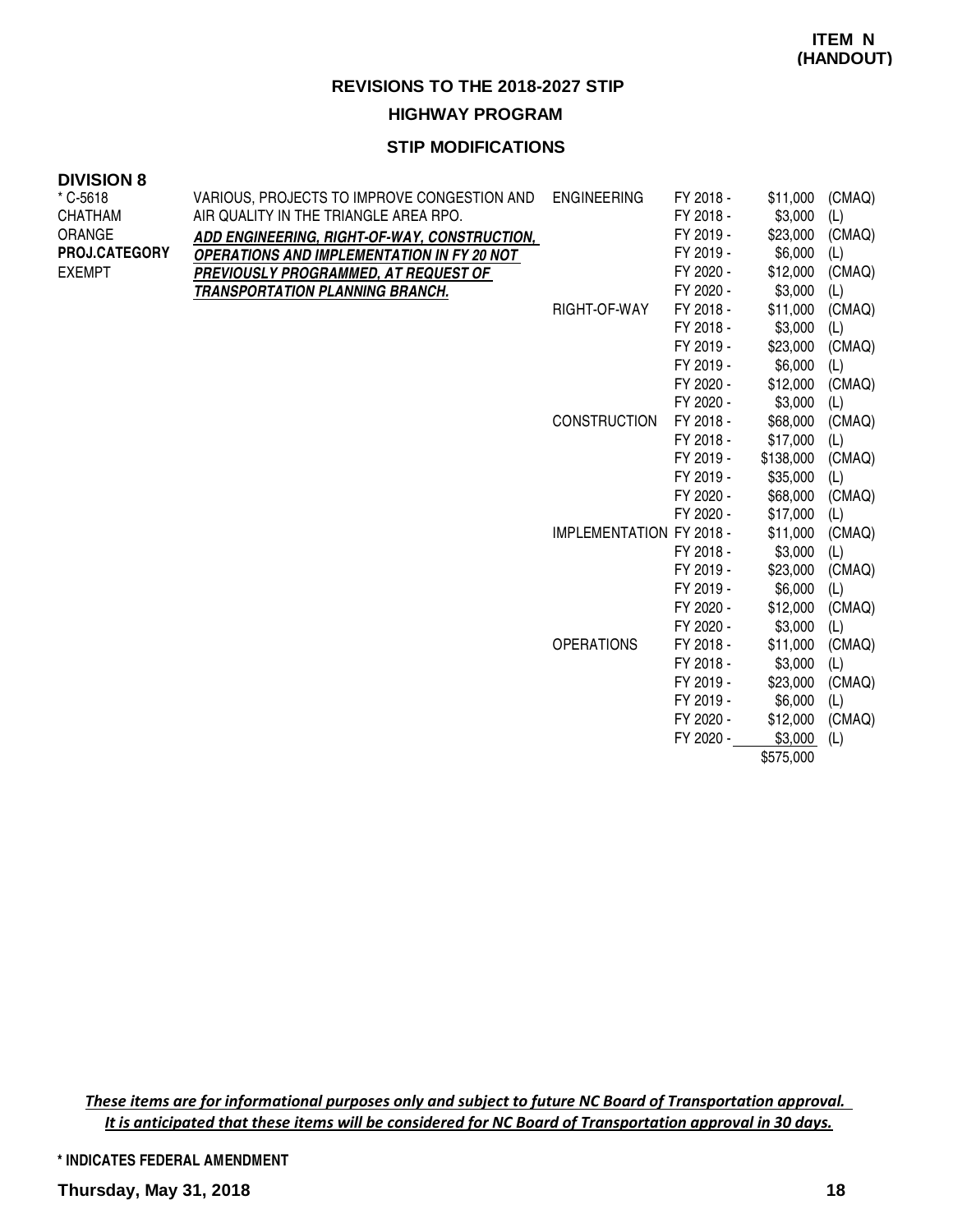**HIGHWAY PROGRAM**

# **STIP MODIFICATIONS**

#### **DIVISION 9**

| * C-5609             | VARIOUS, PROJECTS TO IMPROVE CONGESTION AND       | <b>ENGINEERING</b>              | FY 2018 - | \$64,000    | (CMAQ) |
|----------------------|---------------------------------------------------|---------------------------------|-----------|-------------|--------|
| <b>DAVIDSON</b>      | AIR QUALITY IN THE HIGH POINT MPO.                |                                 | FY 2018 - | \$16,000    | (L)    |
| <b>FORSYTH</b>       | ADD ENGINEERING, RIGHT-OF-WAY, CONSTRUCTION,      |                                 | FY 2019 - | \$131,000   | (CMAQ) |
| <b>GUILFORD</b>      | <b>OPERATIONS AND IMPLEMENTATION IN FY 20 NOT</b> |                                 | FY 2019 - | \$33,000    | (L)    |
| <b>PROJ.CATEGORY</b> | PREVIOUSLY PROGRAMMED, AT REQUEST OF              |                                 | FY 2020 - | \$65,000    | (CMAQ) |
| <b>EXEMPT</b>        | <b>TRANSPORTATION PLANNING BRANCH.</b>            |                                 | FY 2020 - | \$16,000    | (L)    |
|                      |                                                   | RIGHT-OF-WAY                    | FY 2018 - | \$64,000    | (CMAQ) |
|                      |                                                   |                                 | FY 2018 - | \$16,000    | (L)    |
|                      |                                                   |                                 | FY 2019 - | \$131,000   | (CMAQ) |
|                      |                                                   |                                 | FY 2019 - | \$33,000    | (L)    |
|                      |                                                   |                                 | FY 2020 - | \$65,000    | (CMAQ) |
|                      |                                                   |                                 | FY 2020 - | \$16,000    | (L)    |
|                      |                                                   | <b>CONSTRUCTION</b>             | FY 2018 - | \$387,000   | (CMAQ) |
|                      |                                                   |                                 | FY 2018 - | \$97,000    | (L)    |
|                      |                                                   |                                 | FY 2019 - | \$789,000   | (CMAQ) |
|                      |                                                   |                                 | FY 2019 - | \$197,000   | (L)    |
|                      |                                                   |                                 | FY 2020 - | \$388,000   | (CMAQ) |
|                      |                                                   |                                 | FY 2020 - | \$97,000    | (L)    |
|                      |                                                   | <b>IMPLEMENTATION FY 2018 -</b> |           | \$64,000    | (CMAQ) |
|                      |                                                   |                                 | FY 2018 - | \$16,000    | (L)    |
|                      |                                                   |                                 | FY 2019 - | \$131,000   | (CMAQ) |
|                      |                                                   |                                 | FY 2019 - | \$33,000    | (L)    |
|                      |                                                   |                                 | FY 2020 - | \$65,000    | (CMAQ) |
|                      |                                                   |                                 | FY 2020 - | \$16,000    | (L)    |
|                      |                                                   | <b>OPERATIONS</b>               | FY 2018 - | \$64,000    | (CMAQ) |
|                      |                                                   |                                 | FY 2018 - | \$16,000    | (L)    |
|                      |                                                   |                                 | FY 2019 - | \$131,000   | (CMAQ) |
|                      |                                                   |                                 | FY 2019 - | \$33,000    | (L)    |
|                      |                                                   |                                 | FY 2020 - | \$65,000    | (CMAQ) |
|                      |                                                   |                                 | FY 2020 - | \$16,000    | (L)    |
|                      |                                                   |                                 |           | \$3,255,000 |        |

These items are for informational purposes only and subject to future NC Board of Transportation approval. It is anticipated that these items will be considered for NC Board of Transportation approval in 30 days.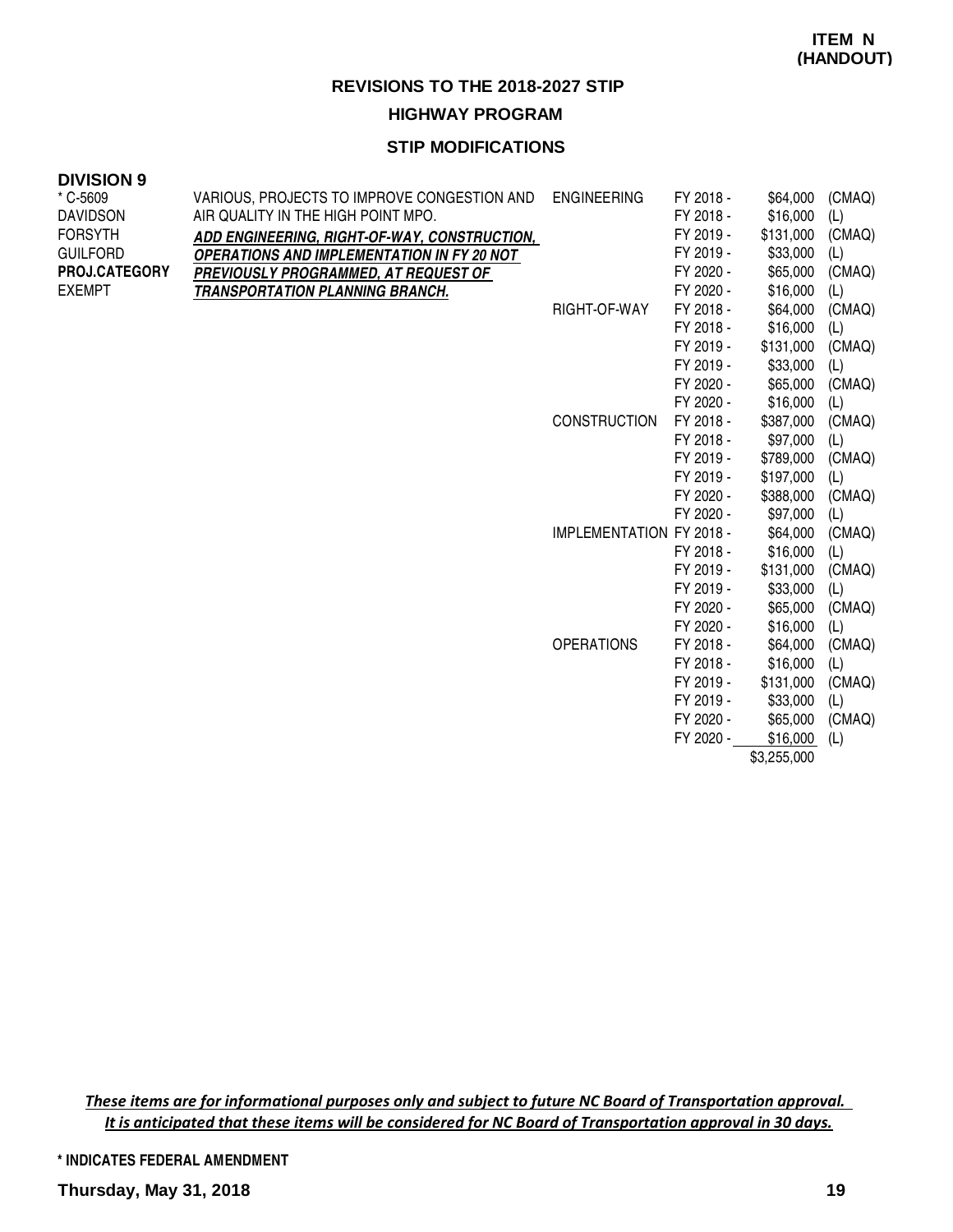# **STIP MODIFICATIONS**

#### **DIVISION 9**

| $*$ C-5614    | VARIOUS, PROJECTS TO IMPROVE CONGESTION AND       | <b>ENGINEERING</b>              | FY 2018 - | \$2,000   | (CMAQ) |
|---------------|---------------------------------------------------|---------------------------------|-----------|-----------|--------|
| <b>DAVIE</b>  | AIR QUALITY IN THE NORTHWEST PIEDMONT RPO.        |                                 | FY 2018 - | \$1,000   | (L)    |
| PROJ.CATEGORY | ADD ENGINEERING, RIGHT-OF-WAY, CONSTRUCTION,      |                                 | FY 2019 - | \$5,000   | (CMAQ) |
| <b>EXEMPT</b> | <b>OPERATIONS AND IMPLEMENTATION IN FY 20 NOT</b> |                                 | FY 2019 - | \$1,000   | (L)    |
|               | PREVIOUSLY PROGRAMMED, AT REQUEST OF              |                                 | FY 2020 - | \$3,000   | (CMAQ) |
|               | <b>TRANSPORTATION PLANNING BRANCH.</b>            |                                 | FY 2020 - | \$1,000   | (L)    |
|               |                                                   | RIGHT-OF-WAY                    | FY 2018 - | \$2,000   | (CMAQ) |
|               |                                                   |                                 | FY 2018 - | \$1,000   | (L)    |
|               |                                                   |                                 | FY 2019 - | \$5,000   | (CMAQ) |
|               |                                                   |                                 | FY 2019 - | \$1,000   | (L)    |
|               |                                                   |                                 | FY 2020 - | \$3,000   | (CMAQ) |
|               |                                                   |                                 | FY 2020 - | \$1,000   | (L)    |
|               |                                                   | <b>CONSTRUCTION</b>             | FY 2018 - | \$15,000  | (CMAQ) |
|               |                                                   |                                 | FY 2018 - | \$4,000   | (L)    |
|               |                                                   |                                 | FY 2019 - | \$30,000  | (CMAQ) |
|               |                                                   |                                 | FY 2019 - | \$8,000   | (L)    |
|               |                                                   |                                 | FY 2020 - | \$15,000  | (CMAQ) |
|               |                                                   |                                 | FY 2020 - | \$4,000   | (L)    |
|               |                                                   | <b>IMPLEMENTATION FY 2018 -</b> |           | \$2,000   | (CMAQ) |
|               |                                                   |                                 | FY 2018 - | \$1,000   | (L)    |
|               |                                                   |                                 | FY 2019 - | \$5,000   | (CMAQ) |
|               |                                                   |                                 | FY 2019 - | \$1,000   | (L)    |
|               |                                                   |                                 | FY 2020 - | \$3,000   | (CMAQ) |
|               |                                                   |                                 | FY 2020 - | \$1,000   | (L)    |
|               |                                                   | <b>OPERATIONS</b>               | FY 2018 - | \$2,000   | (CMAQ) |
|               |                                                   |                                 | FY 2018 - | \$1,000   | (L)    |
|               |                                                   |                                 | FY 2019 - | \$5,000   | (CMAQ) |
|               |                                                   |                                 | FY 2019 - | \$1,000   | (L)    |
|               |                                                   |                                 | FY 2020 - | \$3,000   | (CMAQ) |
|               |                                                   |                                 | FY 2020 - | \$1,000   | (L)    |
|               |                                                   |                                 |           | \$128,000 |        |

These items are for informational purposes only and subject to future NC Board of Transportation approval. It is anticipated that these items will be considered for NC Board of Transportation approval in 30 days.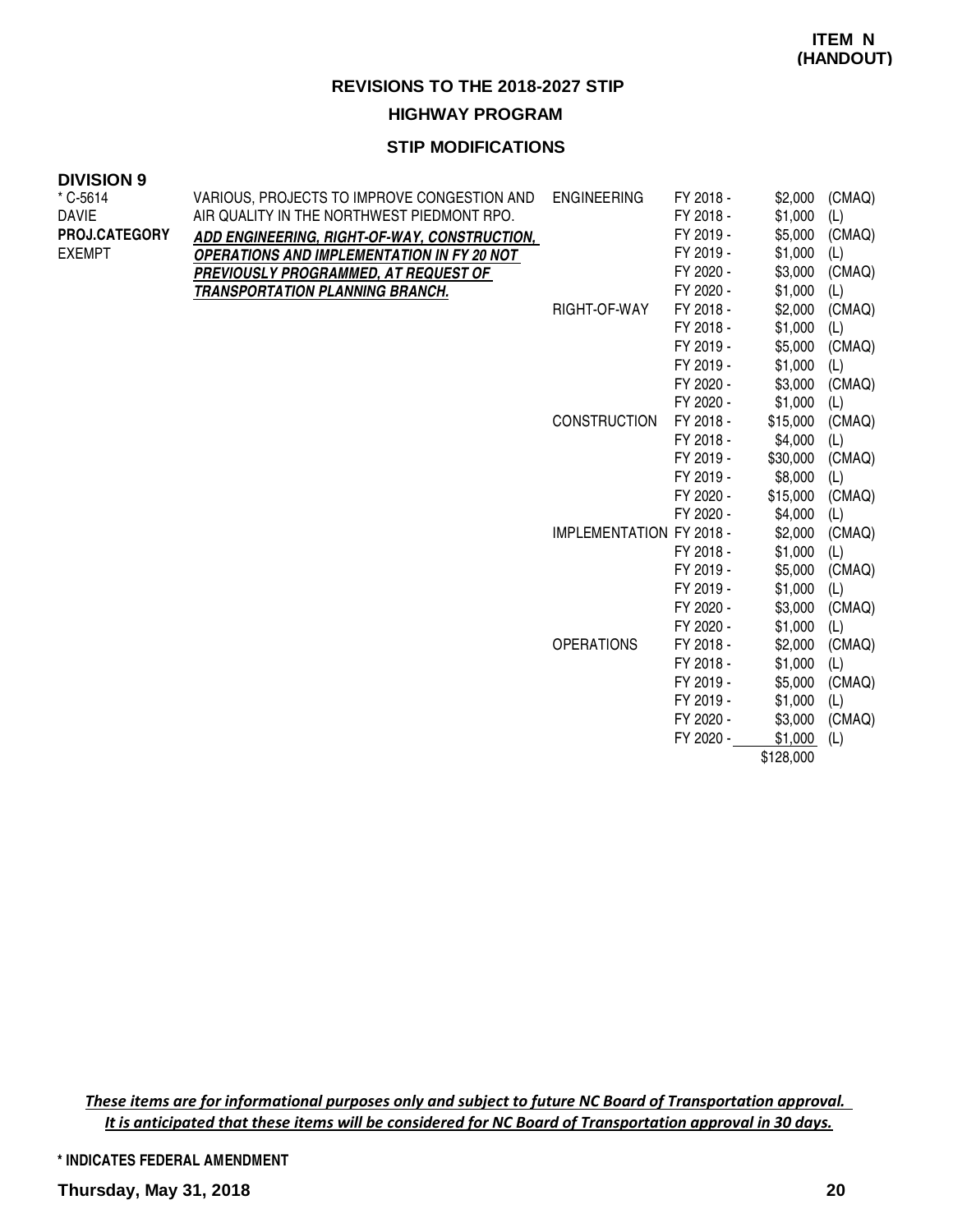# **HIGHWAY PROGRAM**

# **STIP MODIFICATIONS**

| <b>DIVISION 9</b> |                                                    |                          |                        |                      |               |
|-------------------|----------------------------------------------------|--------------------------|------------------------|----------------------|---------------|
| * C-5620          | VARIOUS, PROJECTS TO IMPROVE CONGESTION AND        | <b>ENGINEERING</b>       | FY 2018 -              | \$97,000             | (CMAQ)        |
| <b>DAVIDSON</b>   | AIR QUALITY IN THE WINSTON-SALEM URBAN AREA        |                          | FY 2018 -              | \$24,000             | (L)           |
| <b>DAVIE</b>      | MPO.                                               |                          | FY 2019 -              | \$198,000            | (CMAQ)        |
| <b>FORSYTH</b>    | ADD ENGINEERING, RIGHT-OF-WAY, CONSTRUCTION,       |                          | FY 2019 -              | \$50,000             | (L)           |
| PROJ.CATEGORY     | <b>OPERATIONS AND IMPLEMENTATION IN FY 20 NOT</b>  |                          | FY 2020 -              | \$97,000             | (CMAQ)        |
| <b>EXEMPT</b>     | PREVIOUSLY PROGRAMMED, AT REQUEST OF               |                          | FY 2020 -              | \$25,000             | (L)           |
|                   | <b>TRANSPORTATION PLANNING BRANCH.</b>             | RIGHT-OF-WAY             | FY 2018 -              | \$97,000             | (CMAQ)        |
|                   |                                                    |                          | FY 2018 -              | \$24,000             | (L)           |
|                   |                                                    |                          | FY 2019 -              | \$198,000            | (CMAQ)        |
|                   |                                                    |                          | FY 2019 -              | \$50,000             | (L)           |
|                   |                                                    |                          | FY 2020 -              | \$97,000             | (CMAQ)        |
|                   |                                                    |                          | FY 2020 -              | \$25,000             | (L)           |
|                   |                                                    | <b>CONSTRUCTION</b>      | FY 2018 -              | \$583,000            | (CMAQ)        |
|                   |                                                    |                          | FY 2018 -              | \$146,000            | (L)           |
|                   |                                                    |                          | FY 2019 -              | \$1,188,000          | (CMAQ)        |
|                   |                                                    |                          | FY 2019 -              | \$297,000            | (L)           |
|                   |                                                    |                          | FY 2020 -              | \$584,000            | (CMAQ)        |
|                   |                                                    |                          | FY 2020 -              | \$146,000            | (L)           |
|                   |                                                    | IMPLEMENTATION FY 2018 - |                        | \$97,000             | (CMAQ)        |
|                   |                                                    |                          | FY 2018 -              | \$24,000             | (L)           |
|                   |                                                    |                          | FY 2019 -              | \$198,000            | (CMAQ)        |
|                   |                                                    |                          | FY 2019 -              | \$50,000             | (L)           |
|                   |                                                    |                          | FY 2020 -<br>FY 2020 - | \$97,000<br>\$25,000 | (CMAQ)<br>(L) |
|                   |                                                    | <b>OPERATIONS</b>        | FY 2018 -              | \$97,000             | (CMAQ)        |
|                   |                                                    |                          | FY 2018 -              | \$24,000             | (L)           |
|                   |                                                    |                          | FY 2019 -              | \$198,000            | (CMAQ)        |
|                   |                                                    |                          | FY 2019 -              | \$50,000             | (L)           |
|                   |                                                    |                          | FY 2020 -              | \$97,000             | (CMAQ)        |
|                   |                                                    |                          | FY 2020 -              | \$25,000             | (L)           |
|                   |                                                    |                          |                        | \$4,908,000          |               |
| P-5722            | NORFOLK SOUTHERN, KIMBERLY CLARK IN                | <b>CONSTRUCTION</b>      | FY 2019 -              | \$1,019,000          | (T)           |
| <b>DAVIDSON</b>   | LEXINGTON. CONSTRUCT LEAD.                         |                          | FY 2019 -              | \$1,019,000          | (O)           |
| PROJ.CATEGORY     | <b>ACCELERATE CONSTRUCTION FROM FY 21 TO FY 19</b> |                          |                        | \$2,038,000          |               |
| <b>REGIONAL</b>   | AT THE REQUEST OF THE RAIL DIVISION                |                          |                        |                      |               |

These items are for informational purposes only and subject to future NC Board of Transportation approval. It is anticipated that these items will be considered for NC Board of Transportation approval in 30 days.

**\* INDICATES FEDERAL AMENDMENT**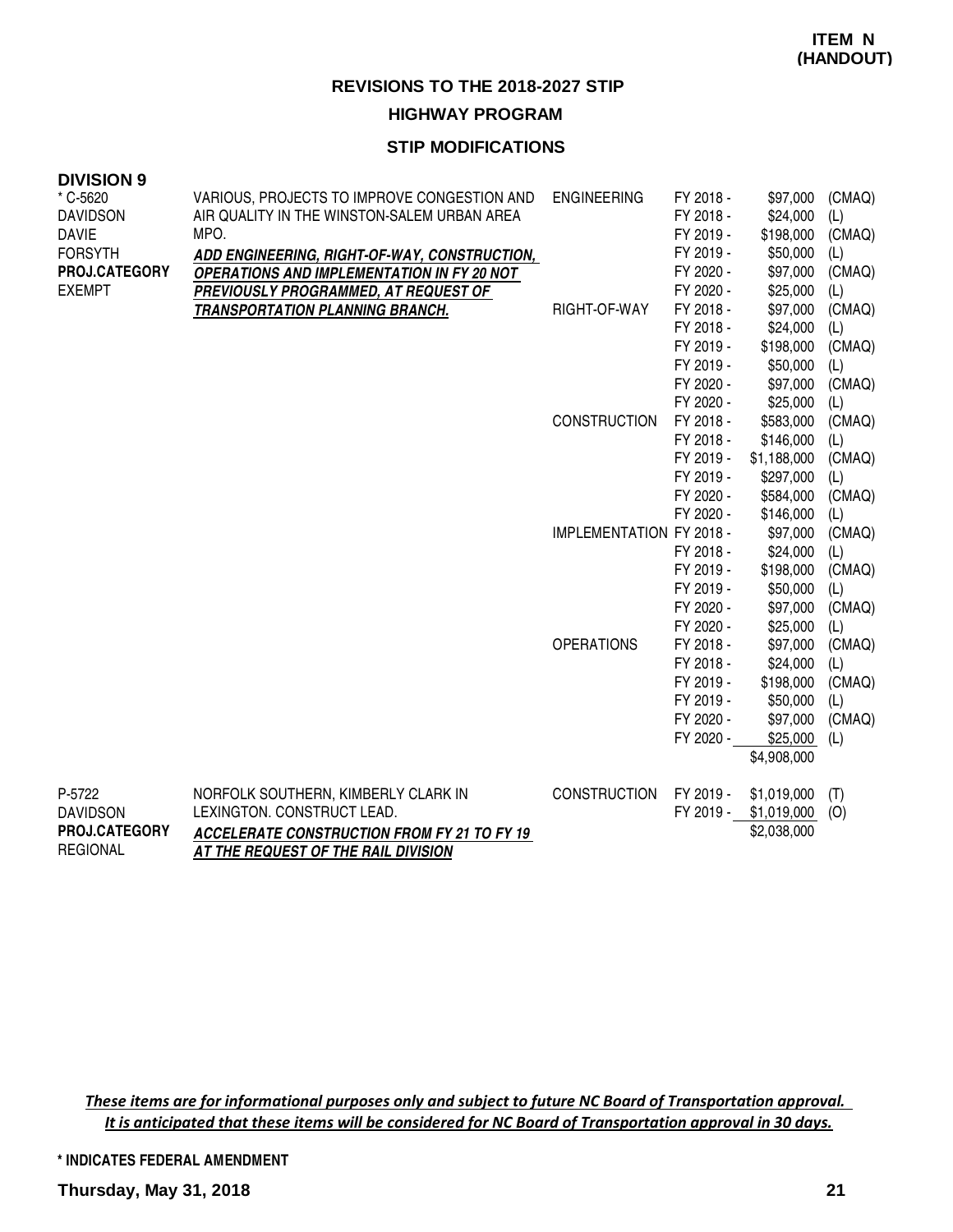#### **STIP MODIFICATIONS**

| <b>DIVISION 9</b> |                                                    |                         |                        |                                     |                |
|-------------------|----------------------------------------------------|-------------------------|------------------------|-------------------------------------|----------------|
| U-2579AA          | FUTURE I-74, WINSTON-SALEM NORTHERN BELTWAY,       | RIGHT-OF-WAY            | FY 2019 -              | \$4,885,000                         | (T)            |
| <b>FORSYTH</b>    | EASTERN SECTION, I-74 / US 311 TO I-40             | <b>UTILITIES</b>        | FY 2019 -              | \$700,000                           | (T)            |
| PROJ.CATEGORY     | TO ALLOW ADDITIONAL TIME FOR ELECTRIC UTILITY      | <b>CONSTRUCTION</b>     | FY 2020 -              | \$5,925,000                         | (NHP)          |
| <b>REGIONAL</b>   | <b>COORDINATION, DELAY RIGHT-OF-WAY FROM FY 18</b> |                         | FY 2020 -              | \$2,500,000                         | (S(M))         |
|                   | TO FY 19                                           |                         | FY 2021 -              | \$5,925,000                         | (NHP)          |
|                   |                                                    |                         | FY 2021 -              | \$2,500,000                         | (S(M))         |
|                   |                                                    |                         | FY 2022 -              | \$5,925,000                         | (NHP)          |
|                   |                                                    |                         | FY 2022 -              | \$2,500,000                         | (S(M))         |
|                   |                                                    |                         | FY 2023 -              | \$5,925,000                         | (NHP)          |
|                   |                                                    |                         | FY 2023 -              | \$2,500,000                         | (S(M))         |
|                   |                                                    | GARVEE CONSTR FY 2020 - |                        | \$3,432,000                         | (NHP)          |
|                   |                                                    |                         | FY 2021 -              | \$3,432,000                         | (NHP)          |
|                   |                                                    |                         | FY 2022 -              | \$3,432,000                         | (NHP)          |
|                   |                                                    |                         | FY 2023 -              | \$3,432,000                         | (NHP)          |
|                   |                                                    |                         | FY 2024 -              | \$3,432,000                         | (NHP)          |
|                   |                                                    |                         | FY 2025 -              | \$3,432,000                         | (NHP)          |
|                   |                                                    |                         | FY 2026 -              | \$3,432,000                         | (NHP)          |
|                   |                                                    |                         | FY 2027 -              | \$3,432,000                         | (NHP)          |
|                   |                                                    |                         | FY 2028 -              | \$3,432,000                         | (NHP)          |
|                   |                                                    |                         | FY 2029 -              | \$3,432,000                         | (NHP)          |
|                   |                                                    |                         |                        | POST YR \$27,456,000                | (NHP)          |
|                   |                                                    |                         |                        | \$101,061,000                       |                |
|                   |                                                    |                         |                        |                                     |                |
| U-2579AB          | FUTURE I-74, WINSTON-SALEM NORTHERN BELTWAY,       | RIGHT-OF-WAY            |                        | FY 2018 - \$27,900,000              | (T)            |
| <b>FORSYTH</b>    | EASTERN SECTION, I-40 TO US 421 / NC 150 /         |                         |                        | FY 2019 - \$27,900,000              | (T)            |
| PROJ.CATEGORY     | <b>BUSINESS 40</b>                                 | <b>UTILITIES</b>        | FY 2018 -              | \$1,400,000                         | (T)            |
| <b>REGIONAL</b>   | <b>ACCELERATE RIGHT-OF-WAY FROM FY 19 TO FY 18</b> |                         | FY 2019 -              | \$1,400,000                         | (T)            |
|                   | AT THE REQUEST OF THE ROADWAY DESIGN UNIT          | <b>CONSTRUCTION</b>     | FY 2020 -              | \$7,250,000                         | (NHP)          |
|                   |                                                    |                         | FY 2020 -              | \$7,500,000                         | (S(M))         |
|                   |                                                    |                         | FY 2021 -              | \$7,250,000                         | (NHP)          |
|                   |                                                    |                         | FY 2021 -              | \$7,500,000                         | (S(M))         |
|                   |                                                    |                         | FY 2022 -              | \$7,250,000                         | (NHP)          |
|                   |                                                    |                         | FY 2022 -              | \$7,500,000                         | (S(M))         |
|                   |                                                    |                         | FY 2023 -              | \$7,250,000                         | (NHP)          |
|                   |                                                    |                         | FY 2023 -              | \$7,500,000                         | (S(M))         |
|                   |                                                    | GARVEE CONSTR FY 2020 - |                        | \$7,722,000                         | (NHP)          |
|                   |                                                    |                         |                        |                                     | (NHP)          |
|                   |                                                    |                         |                        |                                     |                |
|                   |                                                    |                         | FY 2021 -<br>FY 2022 - | \$7,722,000                         |                |
|                   |                                                    |                         |                        | \$7,722,000                         | (NHP)          |
|                   |                                                    |                         | FY 2023 -              | \$7,722,000                         | (NHP)          |
|                   |                                                    |                         | FY 2024 -              | \$7,722,000                         | (NHP)          |
|                   |                                                    |                         | FY 2025 -              | \$7,722,000                         | (NHP)          |
|                   |                                                    |                         | FY 2026 -              | \$7,722,000                         | (NHP)          |
|                   |                                                    |                         | FY 2027 -              | \$7,722,000                         | (NHP)          |
|                   |                                                    |                         | FY 2028 -<br>FY 2029 - | \$7,722,000                         | (NHP)          |
|                   |                                                    |                         |                        | \$7,722,000<br>POST YR \$38,610,000 | (NHP)<br>(NHP) |

These items are for informational purposes only and subject to future NC Board of Transportation approval. It is anticipated that these items will be considered for NC Board of Transportation approval in 30 days.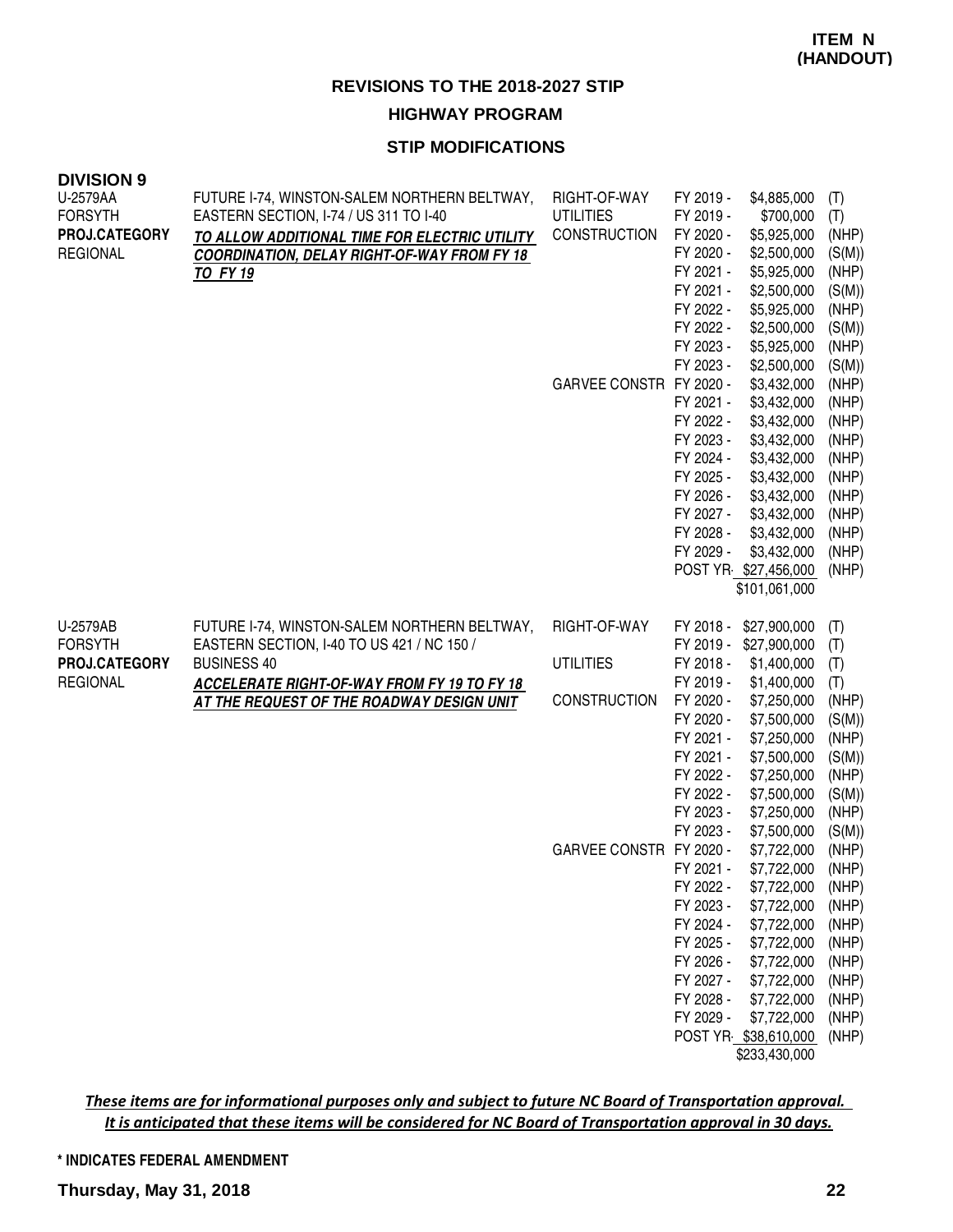#### **HIGHWAY PROGRAM**

# **STIP MODIFICATIONS**

| <b>DIVISION 9</b><br>U-2827BC<br><b>FORSYTH</b><br>PROJ.CATEGORY<br><b>REGIONAL</b>                 | US 158 / US 421 / NC 150 / BUSINESS 40, WEST OF<br>FOURTH STREET TO EAST OF CHURCH STREET -<br>TRAFFIC MITIGATION.<br><b>U-2827B SUB-BREAK CREATED FOR TRAFFIC</b><br><b>MITIGATION COMPONENT OF BUSINESS 40</b><br><b>CONSTRUCTION PROJECT.</b> | CONSTRUCTION FY 2018 - \$14,874,240                     |                                                                                         | \$14,874,240                                                                      | (NHP)                                                  |
|-----------------------------------------------------------------------------------------------------|--------------------------------------------------------------------------------------------------------------------------------------------------------------------------------------------------------------------------------------------------|---------------------------------------------------------|-----------------------------------------------------------------------------------------|-----------------------------------------------------------------------------------|--------------------------------------------------------|
| * U-5757<br><b>DAVIDSON</b><br>PROJ.CATEGORY<br><b>REGIONAL</b>                                     | NC 8 (WINSTON ROAD), 9TH STREET TO SR 1408<br>(BIESECKER ROAD) IN LEXINGTON. WIDEN TO<br>MULTILANES.<br><b>COST INCREASE EXCEEDING \$2 MILLION AND 25%</b><br>THRESHOLDS.                                                                        | RIGHT-OF-WAY<br><b>UTILITIES</b><br><b>CONSTRUCTION</b> | FY 2019 -                                                                               | FY 2019 - \$15,977,000<br>\$530,000<br>FY 2021 - \$4,500,000<br>\$21,007,000      | (T)<br>(T)<br>(T)                                      |
| <b>DIVISION 10</b><br>* C-5603<br><b>CABARRUS</b><br><b>ROWAN</b><br>PROJ.CATEGORY<br><b>EXEMPT</b> | VARIOUS, PROJECTS TO IMPROVE CONGESTION AND<br>AIR QUALITY IN THE CABARRUS-ROWAN MPO.<br>ADD ENGINEERING, RIGHT-OF-WAY, CONSTRUCTION,<br><b>OPERATIONS AND IMPLEMENTATION IN FY 20 NOT</b><br>PREVIOUSLY PROGRAMMED, AT REQUEST OF               | <b>ENGINEERING</b>                                      | FY 2018 -<br>FY 2018 -<br>FY 2019 -<br>FY 2019 -<br>FY 2020 -                           | \$82,000<br>\$21,000<br>\$167,000<br>\$42,000<br>\$82,000                         | (CMAQ)<br>(L)<br>(CMAQ)<br>(L)<br>(CMAQ)               |
|                                                                                                     | <b>TRANSPORTATION PLANNING BRANCH.</b>                                                                                                                                                                                                           | RIGHT-OF-WAY                                            | FY 2020 -<br>FY 2018 -<br>FY 2018 -<br>FY 2019 -<br>FY 2019 -<br>FY 2020 -<br>FY 2020 - | \$21,000<br>\$82,000<br>\$21,000<br>\$167,000<br>\$42,000<br>\$82,000<br>\$21,000 | (L)<br>(CMAQ)<br>(L)<br>(CMAQ)<br>(L)<br>(CMAQ)<br>(L) |
|                                                                                                     |                                                                                                                                                                                                                                                  | <b>CONSTRUCTION</b>                                     | FY 2018 -<br>FY 2018 -<br>FY 2019 -<br>FY 2019 -<br>FY 2020 -<br>FY 2020 -              | \$493,000<br>\$123,000<br>\$1,003,000<br>\$251,000<br>\$493,000<br>\$123,000      | (CMAQ)<br>(L)<br>(CMAQ)<br>(L)<br>(CMAQ)<br>(L)        |
|                                                                                                     |                                                                                                                                                                                                                                                  | <b>IMPLEMENTATION FY 2018 -</b>                         | FY 2018 -<br>FY 2019 -<br>FY 2019 -<br>FY 2020 -<br>FY 2020 -                           | \$82,000<br>\$21,000<br>\$167,000<br>\$42,000<br>\$82,000<br>\$21,000             | (CMAQ)<br>(L)<br>(CMAQ)<br>(L)<br>(CMAQ)<br>(L)        |
|                                                                                                     |                                                                                                                                                                                                                                                  | <b>OPERATIONS</b>                                       | FY 2018 -<br>FY 2018 -<br>FY 2019 -<br>FY 2019 -<br>FY 2020 -<br>FY 2020 -              | \$82,000<br>\$21,000<br>\$167,000<br>\$42,000<br>\$82,000<br>\$21,000             | (CMAQ)<br>(L)<br>(CMAQ)<br>(L)<br>(CMAQ)<br>(L)        |

\$4,146,000

These items are for informational purposes only and subject to future NC Board of Transportation approval. It is anticipated that these items will be considered for NC Board of Transportation approval in 30 days.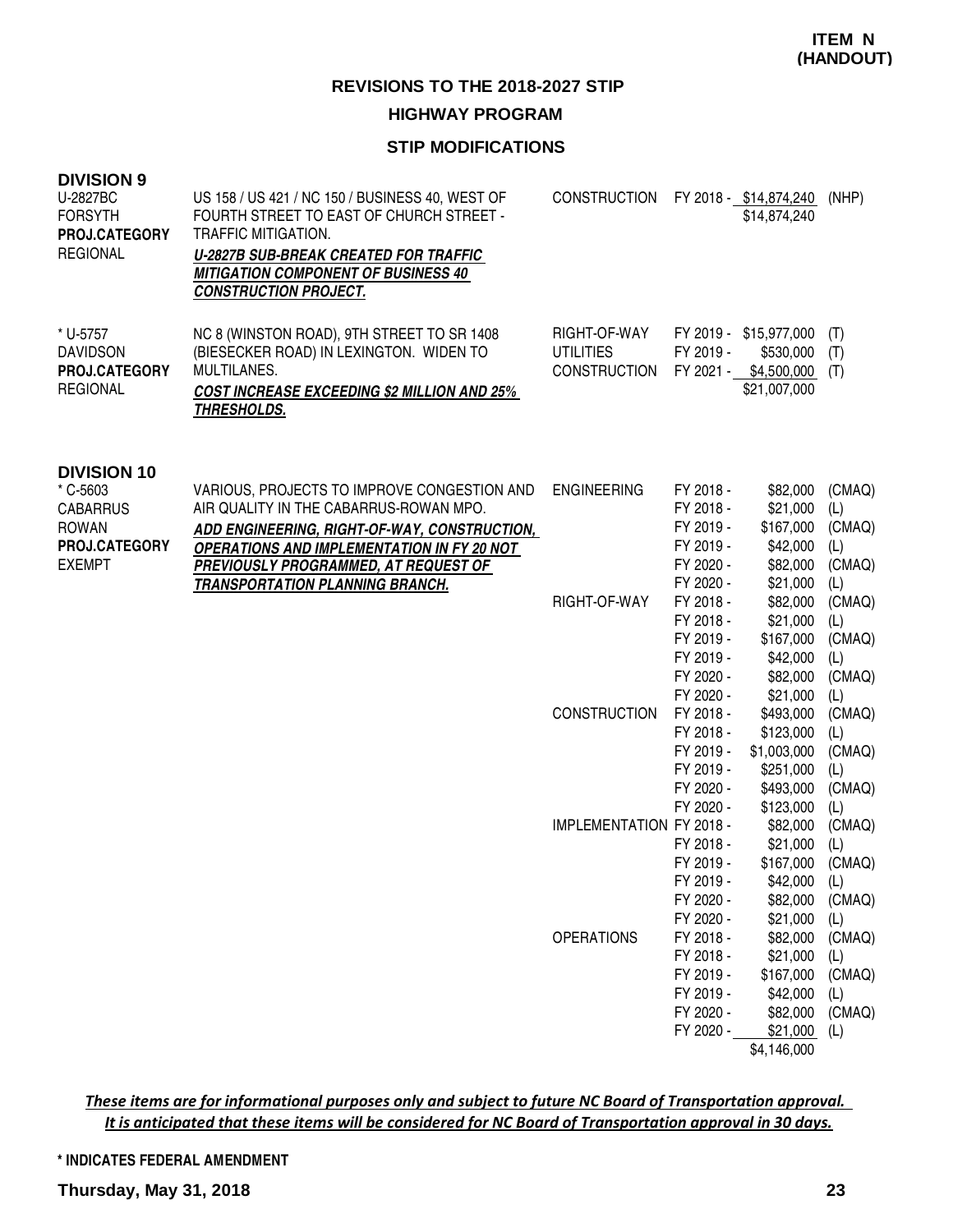**REVISIONS TO THE 2018-2027 STIP HIGHWAY PROGRAM**

# **STIP MODIFICATIONS**

| <b>DIVISION 10</b><br>EB-5829<br><b>MECKLENBURG</b><br>PROJ.CATEGORY<br><b>DIVISION</b> | MATTHEWS, CONSTRUCT FOUR MILE CREEK<br><b>GREENWAY CROSSING UNDER</b><br>SR 3448 (SOUTH TRADE STREET)<br>INCREASE FUNDING AT THE REQUEST OF THE MPO                                                           | <b>CONSTRUCTION</b>                              | FY 2018 -                           | \$1,445,000<br>FY 2018 - \$471,000 (L)<br>\$1,916,000                            | (STBGDA)                 |
|-----------------------------------------------------------------------------------------|---------------------------------------------------------------------------------------------------------------------------------------------------------------------------------------------------------------|--------------------------------------------------|-------------------------------------|----------------------------------------------------------------------------------|--------------------------|
| R-5798<br><b>ANSON</b><br>PROJ.CATEGORY<br><b>STATEWIDE</b>                             | US 74 (ANDREW JACKSON HIGHWAY), GRAHAM<br>STREET TO SR 1749. CONSTRUCT MEDIAN.<br>TO ALLOW ADDITIONAL TIME FOR PLANNING AND<br><b>DESIGN DELAY CONSTRUCTION FROM FY 20 TO FY 21</b>                           | RIGHT-OF-WAY<br><b>UTILITIES</b><br>CONSTRUCTION | FY 2019 -<br>FY 2019 -              | \$4,900,000<br>\$600,000<br>FY 2021 - \$11,300,000<br>\$16,800,000               | (T)<br>(T)<br>(T)        |
| U-5703A<br><b>UNION</b><br>PROJ.CATEGORY<br><b>STATEWIDE</b>                            | US 74 (ROOSEVELT BLVD), SR 1514 (ROCKY RIVER<br>ROAD) INTERSECTION. RECONFIGURE TO<br>SUPERSTREET.<br><b>PROJECT U-5703 BEING BROKEN INTO SEGMENTS A</b><br>AND B AT THE REQUEST OF THE DIVISION.             | <b>CONSTRUCTION</b>                              |                                     | FY 2019 - \$1,100,000<br>\$1,100,000                                             | (T)                      |
| U-5703B<br><b>UNION</b><br>PROJ.CATEGORY<br><b>STATEWIDE</b>                            | US 74 (ROOSEVELT BLVD), REALIGN JAMES HAMILTON<br>ROAD TO INTERSECT WITH SR 1514 (ROCKY RIVER<br>ROAD) AT MYERS ROAD.<br>PROJECT U-5703 BEING BROKEN INTO SEGMENTS A<br>AND B AT THE REQUEST OF THE DIVISION. | <b>CONSTRUCTION</b>                              | FY 2020 -                           | \$650,000<br>\$650,000                                                           | (T)                      |
| Y-4810K<br><b>CABARRUS</b><br>PROJ.CATEGORY<br><b>STATEWIDE</b>                         | NORFOLK SOUTHERN MAINLINE, GRADE SEPARATION<br>AT ROGERS LAKE ROAD CROSSING (724408Y) IN<br>KANNAPOLIS.<br><b>ACCELERATE CONSTRUCTION FROM FY 20 TO FY 19</b>                                                 | RIGHT-OF-WAY<br><b>CONSTRUCTION</b>              | FY 2018 -<br>FY 2019 -<br>FY 2019 - | \$2,800,000<br>\$8,850,000<br>\$450,000<br>\$12,100,000                          | (T)<br>(T)<br>(O)        |
| <b>DIVISION 11</b><br>B-5825<br><b>YADKIN</b><br>PROJ.CATEGORY<br><b>REGIONAL</b>       | NC 67, REPLACE BRIDGE 980035 OVER YADKIN RIVER.<br>TO ALLOW ADDITIONAL TIME FOR PLANNING AND<br><b>DESIGN DELAY CONSTRUCTION FROM FY 19 TO FY 20</b>                                                          | RIGHT-OF-WAY<br><b>CONSTRUCTION</b>              | FY 2019 -<br>FY 2020 -<br>FY 2021 - | \$830,000<br>\$3,467,000<br>\$3,466,000<br>FY 2022 - \$3,467,000<br>\$11,230,000 | (T)<br>(T)<br>(T)<br>(T) |

These items are for informational purposes only and subject to future NC Board of Transportation approval. It is anticipated that these items will be considered for NC Board of Transportation approval in 30 days.

**\* INDICATES FEDERAL AMENDMENT**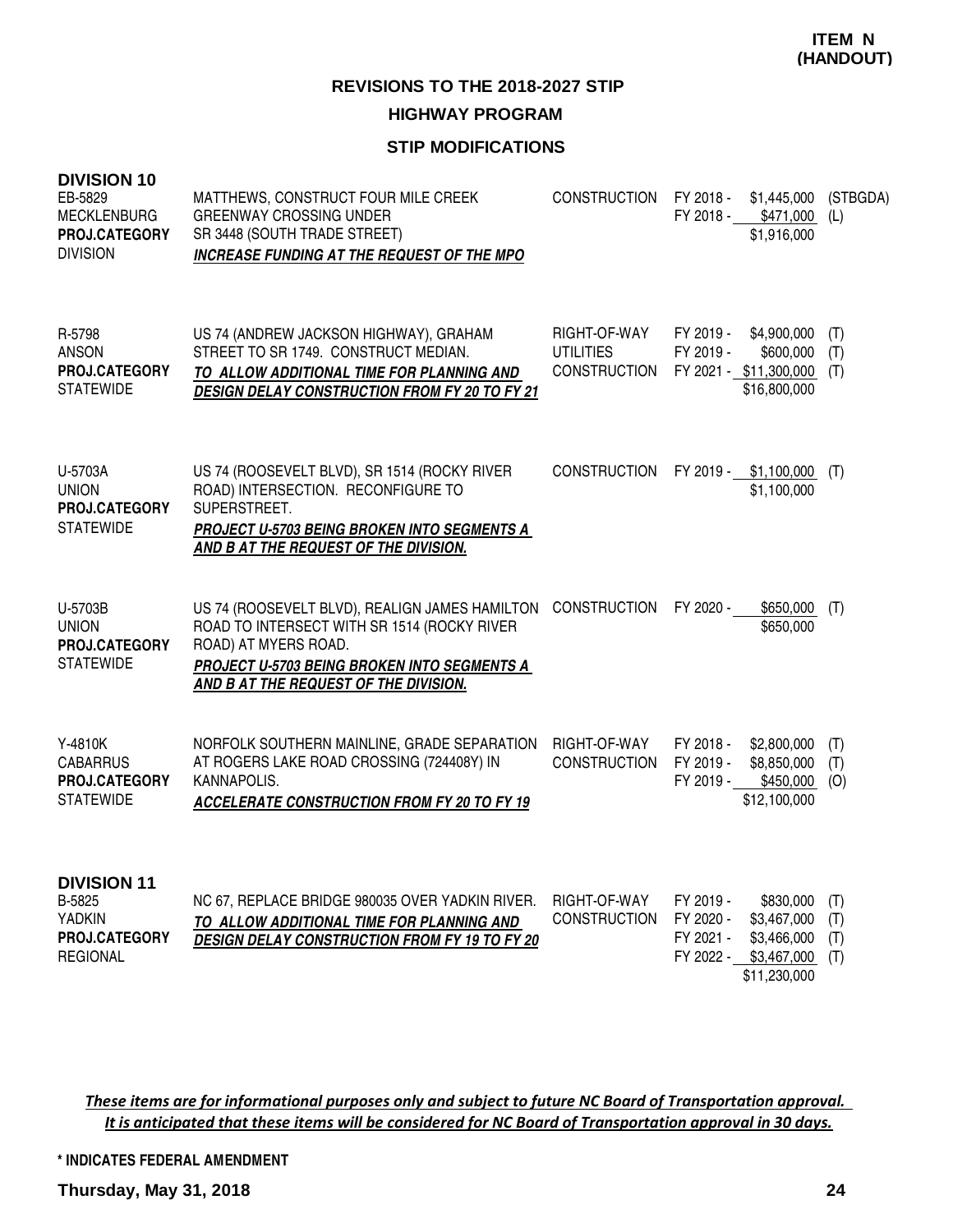## **STIP MODIFICATIONS**

| <b>DIVISION 11</b><br>* B-5835<br><b>AVERY</b><br>PROJ.CATEGORY<br><b>DIVISION</b>         | SR 1306 (HICKS HOLLOW ROAD), REPLACE BRIDGE<br>050125 OVER ELK RIVER.<br>ACCELERATE RIGHT-OF-WAY FROM FY 21 TO FY 20<br>AND CONSTRUCTION FROM FY 22 TO FY 21                                                                                   | RIGHT-OF-WAY<br><b>CONSTRUCTION</b>                       | FY 2020 -<br>\$40,000<br>FY 2021 -<br>\$1,450,000<br>\$1,490,000                                                    | (STBGOFF)<br>(STBGOFF)             |
|--------------------------------------------------------------------------------------------|------------------------------------------------------------------------------------------------------------------------------------------------------------------------------------------------------------------------------------------------|-----------------------------------------------------------|---------------------------------------------------------------------------------------------------------------------|------------------------------------|
| <b>DIVISION 12</b><br>$I-5716$<br><b>CATAWBA</b><br>PROJ.CATEGORY<br><b>STATEWIDE</b>      | I-40, SR 1007 (LENOIR RHYNE BOULEVARD)<br>INTERCHANGE. CONSTRUCT INTERCHANGE<br>IMPROVEMENTS.<br>TO ALLOW ADDITIONAL TIME FOR DESIGN DELAY<br>RIGHT-OF-WAY FROM FY 18 TO FY 19                                                                 | RIGHT-OF-WAY<br><b>CONSTRUCTION</b>                       | FY 2019 -<br>\$280,000<br>FY 2020 -<br>\$6,500,000<br>\$6,780,000                                                   | (NHP)<br>(NHP)                     |
| R-5870<br><b>ALEXANDER</b><br><b>PROJ.CATEGORY</b><br><b>EXEMPT</b>                        | ALEXANDER COUNTY, CONSTRUCT ACCESS ROAD<br>INTO ALEXANDER INDUSTRIAL PARK.<br>ADD RIGHT-OF-WAY IN FY 19 NOT PREVIOUSLY<br>PROGRAMMED AND TO ALLOW ADDITIONAL TIME<br>FOR PLANNING AND DESIGN DELAY CONSTRUCTION<br><b>FROM FY 20 TO FY 19.</b> | <b>ENGINEERING</b><br>RIGHT-OF-WAY<br><b>CONSTRUCTION</b> | FY 2018 -<br>\$300,000<br>FY 2019 -<br>\$75,000<br>\$1,125,000<br>FY 2019 -<br>\$1,500,000                          | (APD)<br>(APD)<br>(APD)            |
| <b>DIVISION 13</b><br>* EB-5807<br><b>BURKE</b><br><b>PROJ.CATEGORY</b><br><b>DIVISION</b> | MORGANTON, MORGANTON DOWNTOWN GREENWAY<br>CONNECTOR.<br>ADD RIGHT-OF-WAY IN FY 18 AT THE REQUEST OF<br>THE MPO.                                                                                                                                | RIGHT-OF-WAY<br><b>CONSTRUCTION</b>                       | FY 2018 -<br>\$50,000<br>\$13,000<br>FY 2018 -<br>FY 2018 -<br>\$1,285,000<br>\$321,000<br>FY 2018 -<br>\$1,669,000 | (STBGDA)<br>(L)<br>(STBGDA)<br>(L) |
| I-5890<br><b>BUNCOMBE</b><br>PROJ.CATEGORY<br><b>STATEWIDE</b>                             | I-40, MILEMARKER 55 TO MILEMARKER 67.5.<br>PAVEMENT REHABILITATION.<br>TO ALLOW ADDITIONAL TIME FOR PLANNING AND<br><b>DESIGN DELAY CONSTRUCTION FROM FY 18 TO FY 19</b><br>PER THE 2016-2025 STIP.                                            | <b>CONSTRUCTION</b>                                       | FY 2019 - \$18,200,000<br>\$18,200,000                                                                              | (NHPIM)                            |

These items are for informational purposes only and subject to future NC Board of Transportation approval. It is anticipated that these items will be considered for NC Board of Transportation approval in 30 days.

**\* INDICATES FEDERAL AMENDMENT**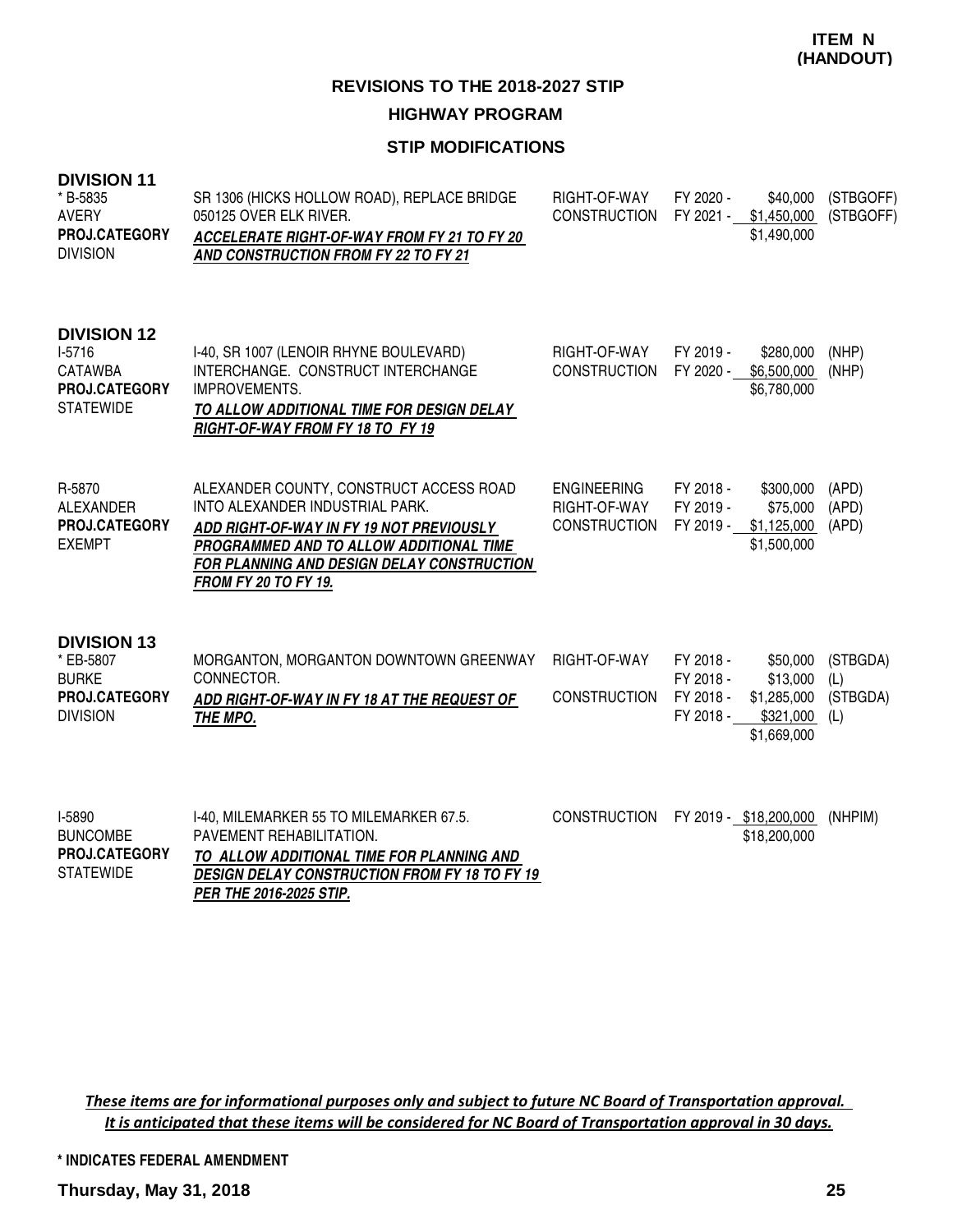# **HIGHWAY PROGRAM**

# **STIP MODIFICATIONS**

| <b>DIVISION 14</b><br>* R-5735<br><b>CHEROKEE</b><br>PROJ.CATEGORY<br><b>DIVISION</b> | US 19/US 74/ US 64/US 129, END OF 4-LANE DIVIDED<br>SECTION TO SR 1556 (MARTINS CREEK ROAD).<br>IMPROVE ROADWAY.<br><b>COST INCREASE EXCEEDING \$2 MILLION AND 25%</b><br><b>THRESHOLDS.</b>                          | RIGHT-OF-WAY<br><b>UTILITIES</b><br><b>CONSTRUCTION</b> | FY 2018 -<br>FY 2018 -                                                                  | \$1,300,000<br>\$160,000<br>FY 2019 - \$10,900,000<br>\$12,360,000                           | (T)<br>(T)<br>(T)                                                  |
|---------------------------------------------------------------------------------------|-----------------------------------------------------------------------------------------------------------------------------------------------------------------------------------------------------------------------|---------------------------------------------------------|-----------------------------------------------------------------------------------------|----------------------------------------------------------------------------------------------|--------------------------------------------------------------------|
| * R-5799<br><b>TRANSYLVANIA</b><br><b>PROJ.CATEGORY</b><br><b>REGIONAL</b>            | US 64, US 276, NC 280, US 64, US 276, NC 280 AND US<br>64. CONSTRUCT INTERSECTION IMPROVEMENTS.<br><b>COST INCREASE EXCEEDING \$2 MILLION AND 25%</b><br><b>THRESHOLDS.</b>                                           | RIGHT-OF-WAY<br><b>UTILITIES</b><br>CONSTRUCTION        | FY 2020 -<br>FY 2020 -<br>FY 2021 -                                                     | \$250,000<br>\$100,000<br>\$6,400,000<br>\$6,750,000                                         | (T)<br>(T)<br>(T)                                                  |
| <b>STATEWIDE</b><br>* C-5600<br><b>STATEWIDE</b><br>PROJ.CATEGORY<br><b>EXEMPT</b>    | VARIOUS, STATEWIDE CMAQ PROJECTS TO IMPROVE<br>AIR QUALITY WITHIN NONATTAINMENT AND<br><b>MAINTENANCE AREAS.</b><br>ADD ENGINEERING, RIGHT OF WAY, CONSTRUCTION,<br><b>OPERATIONS AND IMPLEMENTATION IN FY 20 NOT</b> | <b>ENGINEERING</b>                                      | FY 2018 -<br>FY 2018 -<br>FY 2019 -<br>FY 2019 -<br>FY 2020 -                           | \$817,000<br>\$204,000<br>\$1,664,000<br>\$416,000<br>\$817,000                              | (CMAQ)<br>(S(M))<br>(CMAQ)<br>(S(M))<br>(CMAQ)                     |
|                                                                                       | PREVIOUSLY PROGRAMMED, AT REQUEST OF<br><b>TRANSPORTATION PLANNING BRANCH.</b>                                                                                                                                        | RIGHT-OF-WAY                                            | FY 2020 -<br>FY 2018 -<br>FY 2018 -<br>FY 2019 -<br>FY 2019 -<br>FY 2020 -<br>FY 2020 - | \$204,000<br>\$817,000<br>\$204,000<br>\$1,664,000<br>\$416,000<br>\$817,000<br>\$204,000    | (S(M))<br>(CMAQ)<br>(S(M))<br>(CMAQ)<br>(S(M))<br>(CMAQ)<br>(S(M)) |
|                                                                                       |                                                                                                                                                                                                                       | <b>CONSTRUCTION</b>                                     | FY 2018 -<br>FY 2018 -<br>FY 2019 -<br>FY 2019 -<br>FY 2020 -<br>FY 2020 -              | \$4,902,000<br>\$1,225,000<br>\$9,983,000<br>\$2,496,000<br>\$4,901,000<br>\$1,226,000       | (CMAQ)<br>(S(M))<br>(CMAQ)<br>(S(M))<br>(CMAQ)<br>(S(M))           |
|                                                                                       |                                                                                                                                                                                                                       | <b>IMPLEMENTATION FY 2018 -</b>                         | FY 2018 -<br>FY 2019 -<br>FY 2019 -<br>FY 2020 -<br>FY 2020 -                           | \$817,000<br>\$204,000<br>\$1,664,000<br>\$416,000<br>\$817,000<br>\$204,000                 | (CMAQ)<br>(S(M))<br>(CMAQ)<br>(S(M))<br>(CMAQ)<br>(S(M))           |
|                                                                                       |                                                                                                                                                                                                                       | <b>OPERATIONS</b>                                       | FY 2018 -<br>FY 2018 -<br>FY 2019 -<br>FY 2019 -<br>FY 2020 -<br>FY 2020 -              | \$817,000<br>\$204,000<br>\$1,664,000<br>\$416,000<br>\$817,000<br>\$204,000<br>\$41,221,000 | (CMAQ)<br>(S(M))<br>(CMAQ)<br>(S(M))<br>(CMAQ)<br>(S(M))           |

These items are for informational purposes only and subject to future NC Board of Transportation approval. It is anticipated that these items will be considered for NC Board of Transportation approval in 30 days.